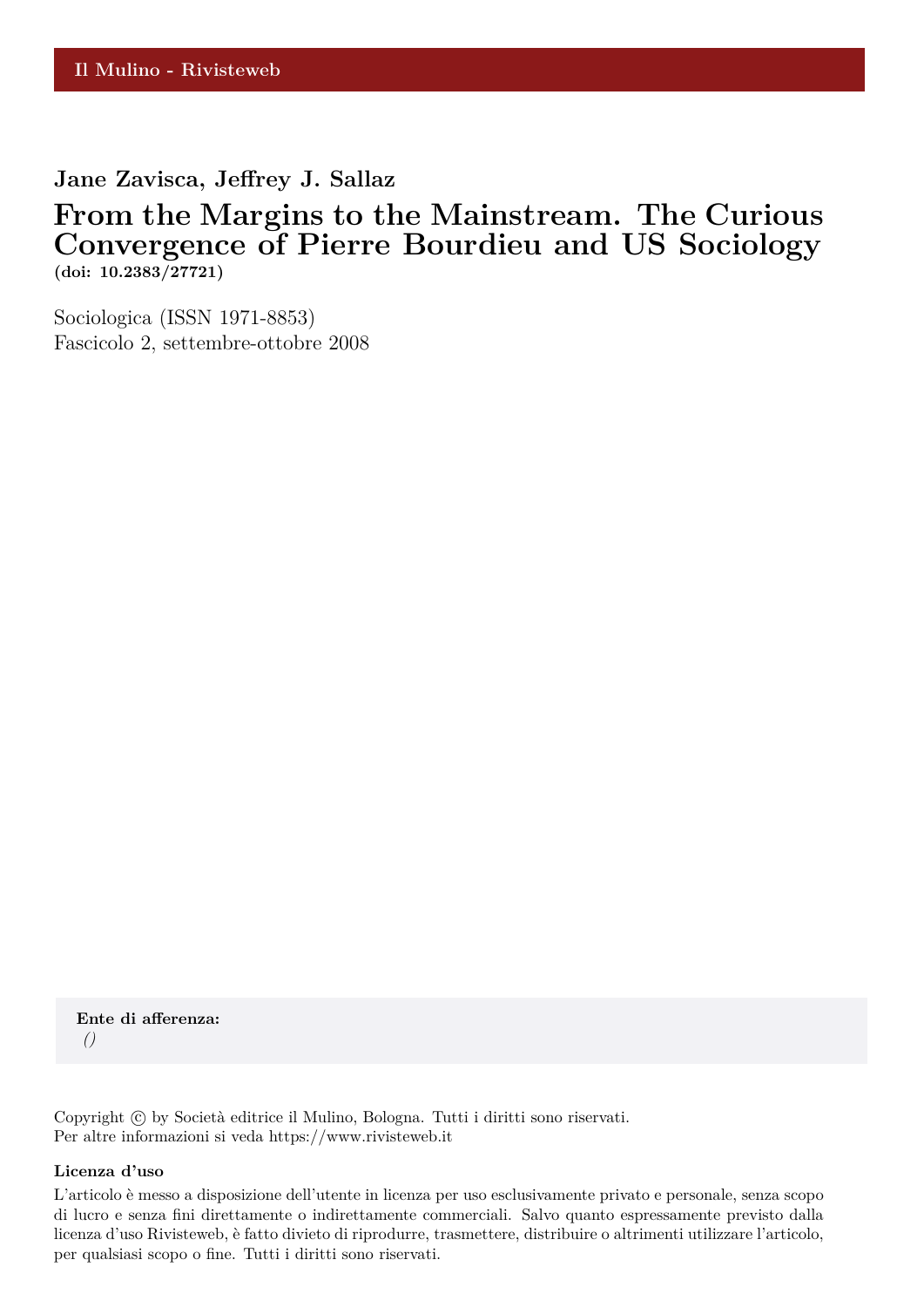Symposium / The International Circulation of Sociological Ideas: The Case of Pierre Bourdieu

# **From the Margins to the Mainstream**

# The Curious Convergence of Pierre Bourdieu and US Sociology

*by* Jane Zavisca *and* Jeffrey J. Sallaz

doi: 10.2383/27721

## **Introduction**

The late French sociologist Pierre Bourdieu is a prominent figure in the field of sociology in the United States today. Practically all of his major empirical monographs have been translated into English. His writings are regularly cited in articles appearing in the discipline's main journals. Several books about his life and work have been published by major American university presses. And, perhaps most tellingly, many of his major concepts have entered the general sociological lexicon in the United States. One need not be a specialist in culture or education to understand the significance of "cultural capital" for reproducing inequality across generations. No longer a philosophical or social psychological oddity, the idea of the "habitus" informs research across a variety of subfields. And few are the sociologists in the US today who are not familiar with Bourdieu's use of the "field" concept to describe various meso-social orders.

The extent to which the ideas of Pierre Bourdieu have been integrated into and become integral to the practice of sociology in the US today can be considering surprising for a number of reasons. His work is highly theoretical and integrates ideas from a variety of fields; while US sociology has long been characterized as an empirical and relatively insular discipline [Ross 1991; Gulbenkian Commission 1996]. Indeed, US sociology has proved relatively impermeable to several other Francophonic traditions (the early canonization of Émile Durkheim notwithstanding), for the most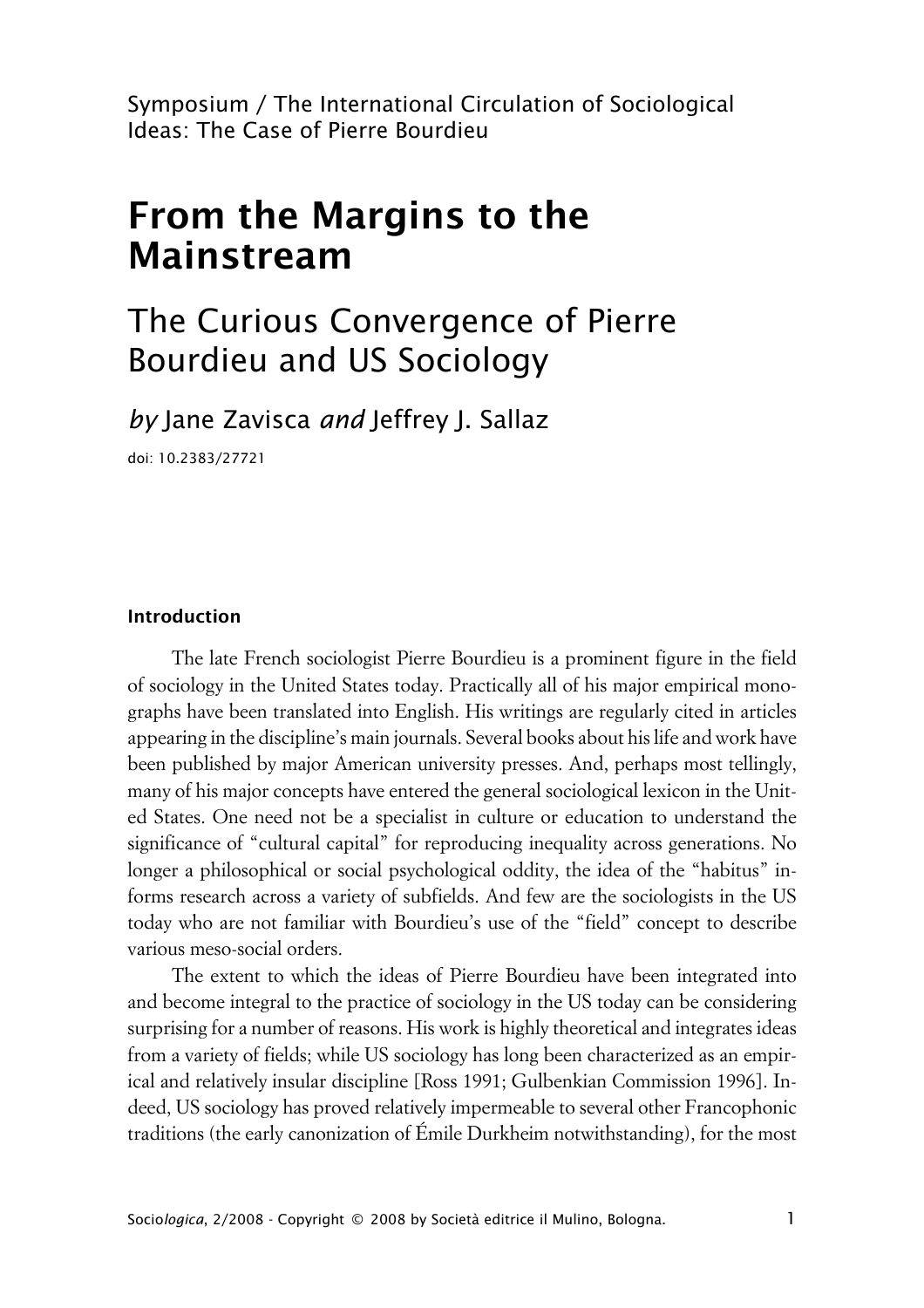part passing over the work of scholars such as Jacques Derrida, Michel Foucault, Bruno Latour, and Alain Touraine. US sociologists' aversion to the French tradition should seemingly have been exacerbated by Bourdieu's notoriously opaque writing style [Wacquant 1993; Simeoni 2000; Swartz 1997; Lane 2000]. Nonetheless, as our quantitative study below will show, Bourdieu has moved from the margins to the mainstream of US sociology.

Bourdieu's own theory offers several clues for understanding this seemingly surprising case. First, and as we demonstrate below, the current interest in Bourdieu's theory is neither a recent fad nor a short-lived homage following his 2002 passing. Rather, it represents the culmination of a long and steady diffusion of his ideas into American sociology. As such, it can be analyzed as a particular sort of social process: the movement of a research program (i.e., a set of methods, concepts and tools for gathering and analyzing data) from one academic field to another.

Second, we would expect that Bourdieu's program has not been seamlessly "picked up" (in France) and "placed down" (in the US). Theories and methods are not like DNA. They are not automatically replicated from case to case; nor are mutations in the transcription process random. Instead they diffuse via what Bourdieu labeled a "field effect" (i.e., the idea that exogenous forces will affect a field only after first being "refracted" through the structuring principles of the field itself). We would therefore expect that the way in which Bourdieu's program has been received here has been a function of pre-existing assumptions, standards and practices in the field of US sociology. In fact, we will show that American scholars have not simply been passive receptors. They have adopted many of Bourdieu's central ideas, but they have also sought to extend and develop them by bringing them into dialogue with extant research traditions in the United States.

Third, the field of US sociology exhibits a central characteristic of all fields: formal stratification and ongoing conflict. Rather than a homogenous world of mechanical solidarity, it is crisscrossed with fissures and fault lines. As documented by Bourdieu in *Homo Academicus* [Bourdieu 1989] – his masterly study of the field of the faculties in France – academics no less than any other professionals compete among themselves to monopolize various powers. It follows that any given individual or institution within US sociology can be shown to possess definitive quantities of social capital (i.e., ties to other powerful groups within the field of power), scientific capital (status and recognition vis-à-vis one's colleagues), economic capital (access to various financial streams) and other relevant resources. Conflict too typically characterizes the relation between academic "generations," with incumbent versus upstart sociologists struggling over the proper principles of succession.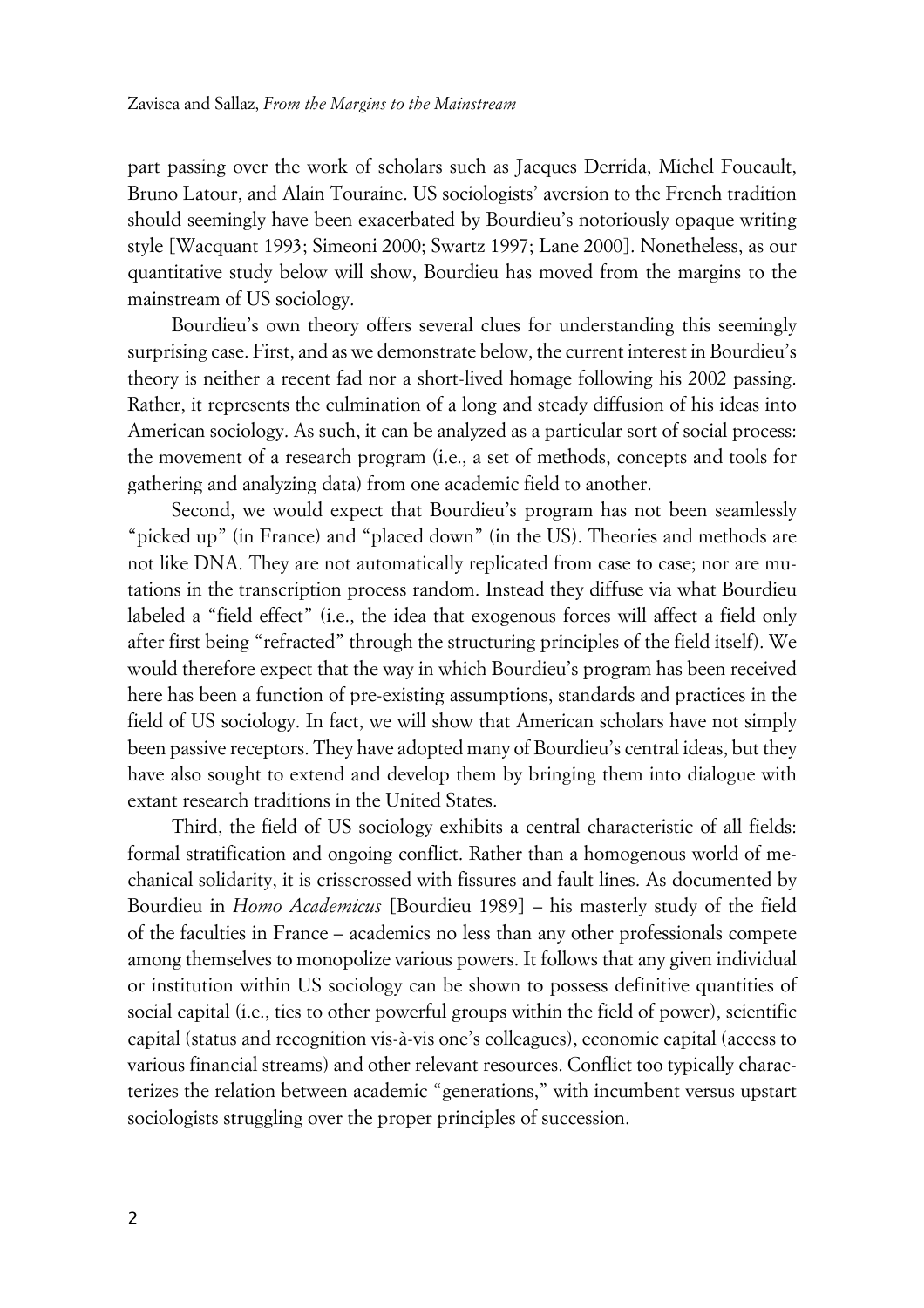The data we present in this short paper do not permit a thorough mapping of the US academic field (indeed, no such study on par with the scale and scope of *Homo Academicus* has even been attempted). But they do paint a broad picture of the manner in which Bourdieu's concepts have entered the field in different ways and at different points in time. In addition, they allow us to speculate as to how Bourdieu came to be embraced by so many different actors within the field. In what follows we first provide a brief overview of two trajectories: that of the field of US sociology and that of Bourdieu himself. We here describe the main concepts constitutive of Bourdieu's research program as well as the manner in which these ideas have been appropriated in the United States. Second, we provide primary data that show precisely how Bourdieu's ideas have been "put to use" in research published in major American sociology journals since 1980, through a quantitative content analysis. Third, we offer detailed case studies of Bourdieu's diffusion into two specific subfields: the sociology of culture and political sociology (we chose these subfields mainly because of our own expertise). Finally, we conclude by discussing current trends and the future potential for a Bourdieuian sociology in the US.

#### **xConvergent Trajectories: US Sociology and Pierre Bourdieu**

The meshing of Pierre Bourdieu and US sociology would have been hard to predict a half century or so ago. A young Bourdieu was intensely studying the history of continental philosophy, only to be pulled into the violent politics surrounding the Algerian struggle for liberation from colonial rule. Sociology in the United States, in contrast, was deceivingly placid. The decades following the end of the second world war had ushered in for the nation as a whole an "age of affluence," and sociology seemed content to document the seamless integration of the country's various parts. The years to come, however, would see the two – US sociology and Pierre Bourdieu – travel convergent trajectories. In this section we describe these two paths.

American sociology in the 1950s and 1960s was for the most part dominated by the structural functionalist paradigm developed and elaborated by Talcott Parsons at Harvard University. Had this paradigm remained dominant, it is hard to see how Bourdieu's work could have gained a foothold in the field. Parsons' theory emphasized integration and harmony, Bourdieu's conflict and struggle; Parsons looked only at the formal characteristics of the social structure as a whole, Bourdieu harshly criticized such structuralist thinking; Parsons eschewed empirical research in favor of theoretical abstractions, Bourdieu repeatedly demanded that sociologists "get their hands dirty" by collecting their own data.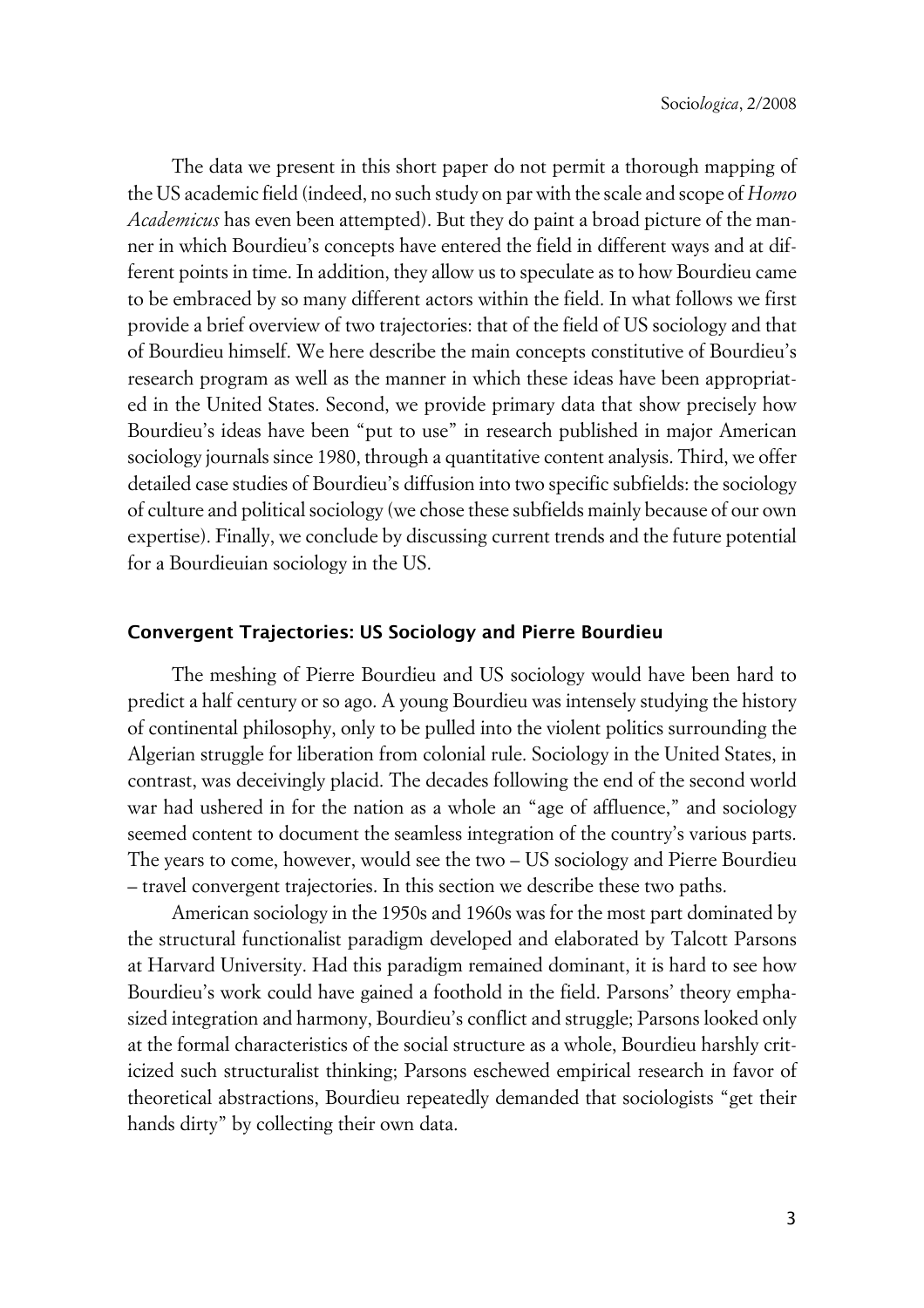But the dynamics of power within the field of US sociology changed dramatically during the late 1960s and early 1970s. Much as occurred in the French academy, there was an insurgency from below led by the younger generations. As famously described by Alvin Gouldner, growing hostility towards the ruling functionalist paradigm generated a "crisis of Western sociology." Graduate students and assistant professors formed linkages with the anti-Vietnam movement, civil rights groups and trade unions. They in turn formed new disciplinary sections such as Marxist sociology, the sociology of race, and the sociology of sex/gender. The era witnessed as well a blossoming of new methodologies, such as the unabashedly micro-oriented ethnomethodology of Harold Garfinkel at UCLA and the Freudian-inspired feminist interviewing of Nancy Chodorow at UC Berkeley.

This was the environment in which Bourdieu's work first started to appear in English. No longer dominated by a single hegemonic paradigm, the field of US sociology by the early 1980s was characterized by a multiplicity of subfields, each seeking to establish its legitimacy and to attract adherents. (Indeed, this diversity of perspectives continues to characterize the field today.) Bourdieu's theory – regardless of its intrinsic merits – has been attractive to many of these new subfields. For instance, a new generation of ethnographers – many dissatisfied with the lack of attention to political forces characteristic of the symbolic interactionist tradition – have latched upon Bourdieu's call to examine "the logic of practice." Economic sociologists, meanwhile, have drawn upon his notion of field to criticize the individualistic and rationalist bent of mainstream economic theories. And as Marxism has fallen out of favor in recent years, critical sociologists have migrated to Bourdieu's theory of symbolic violence in order to depict the workings of various forms of power.

In light of these changes in the field of US sociology, let us explore further Bourdieu's own biographical and intellectual trajectory. The son of a rural postman, Bourdieu became the most prominent sociologist in France, and at the time of his death, a global public intellectual. This unusual trajectory, we argue, sensitized him to both the power of social structures to reproduce themselves, and the possibility for social change [Wacquant 2002]. Following graduate work in philosophy, Bourdieu was drafted into the French army during the Algerian War for Independence of the late 1950s. There he conducted his first major study, on the Kabyle people's experience of colonization [Bourdieu 1962; Bourdieu 1979]. The most important work to emerge from this study is *Outline of a Theory of Practice* [Bourdieu 1977] – later revised and expanded in the book *The Logic of Practice* [Bourdieu 1990] – in which he develops his theory of social structure and social action. Moving from philosophy through anthropology to sociology, Bourdieu continued to develop his conceptual system through sustained empirical research on a wide range of topics.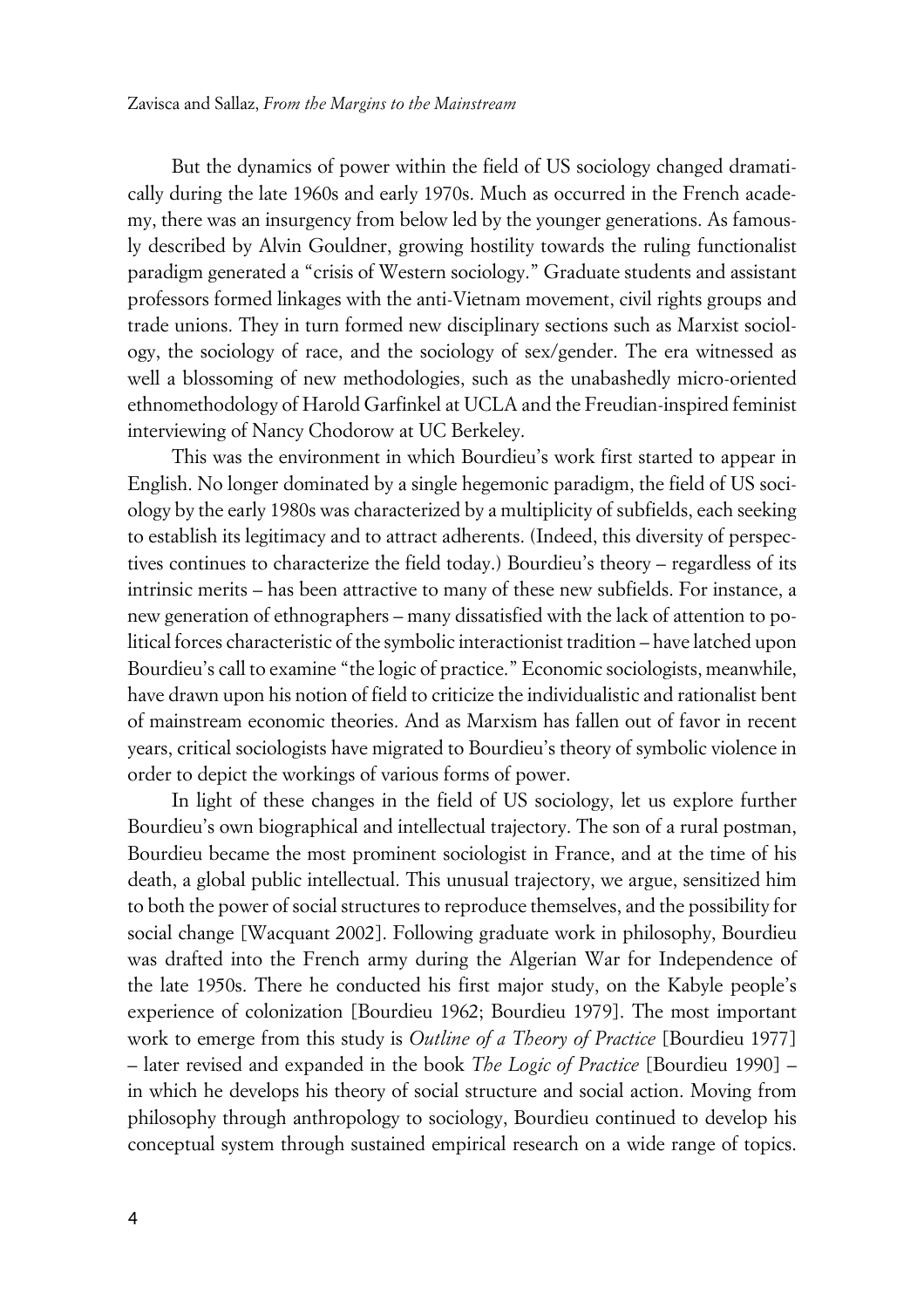Upon returning from Algeria, he turned his attention to the role of education in the reproduction of inequality in France [Bourdieu and Passeron 1977; Bourdieu 1988]. This interest in social inequality next led him to study cultural production and consumption [Bourdieu 1984; Bourdieu 1993; Bourdieu 1996]. In later work, Bourdieu developed his theory of the state through studies of language [Bourdieu 1991], elite schools [Bourdieu 1998], and housing markets [Bourdieu 2005].

Bourdieu sought to bridge the deep philosophical divide between the structuralism of Lévi-Strauss and the existentialism of Jean-Paul Sarte. Structuralism establishes "objective regularities independent of individual consciousness and wills," privileging scientists' formal models of social relations over agents' commonsense understandings of the world [Bourdieu 1990, 26]. Phenomenology, by contrast, equates agents' representations of the world with reality itself, without analyzing the conditions of possibility of subjective experience [*ibidem*, 25]. Neither perspective takes into account the scientist's own relationship to the social world and the attendant effects on the production of knowledge. The novelty of Bourdieu's theory lies in the synthesis of the objectivist and subjectivist epistemologies underpinning these two traditions. Social structures inculcate in individuals mental structures, which in turn reproduce or (under certain conditions) change social structures [Bourdieu 1988, 27; Bourdieu 1989, 15; Bourdieu 1991, 135-136]. Furthermore, Bourdieu assembled a set of concepts to describe these processes: *capital*, *field, habitus*, and *symbolic power*.

We will describe how these key concepts are generally understood by US sociologists today. The various species of capital are thought of as resources that provide different forms of power. *Economic* capital consists of not just monetary income, but accumulated wealth and ownership of productive assets. To possess *cultural* capital is to demonstrate competence in some socially valued area of practice. Bourdieu speaks of three sub-species of cultural capital: an embodied disposition that expresses itself in tastes and practices (an *incorporated* form); formal certification by educational institutions of skills and knowledge (an *institutional* form); and possession of esteemed cultural goods (an *objectified* form). *Social* capital consists of durable networks of relationships through which individuals can mobilize power and resources [Bourdieu and Wacquant 1992, 119]. Any form of capital can serve as *symbolic* capital if people recognize its unequal distribution as legitimate [Bourdieu 1991, 118].

In American sociology, the forms of capital are usually operationalized and analyzed as individual-level variables. Bourdieu however was critical of variable-oriented analysis, in particular regression approaches that try to separate the effects of independent variables [Bourdieu 1984, 105-106]. For while people may vary in the overall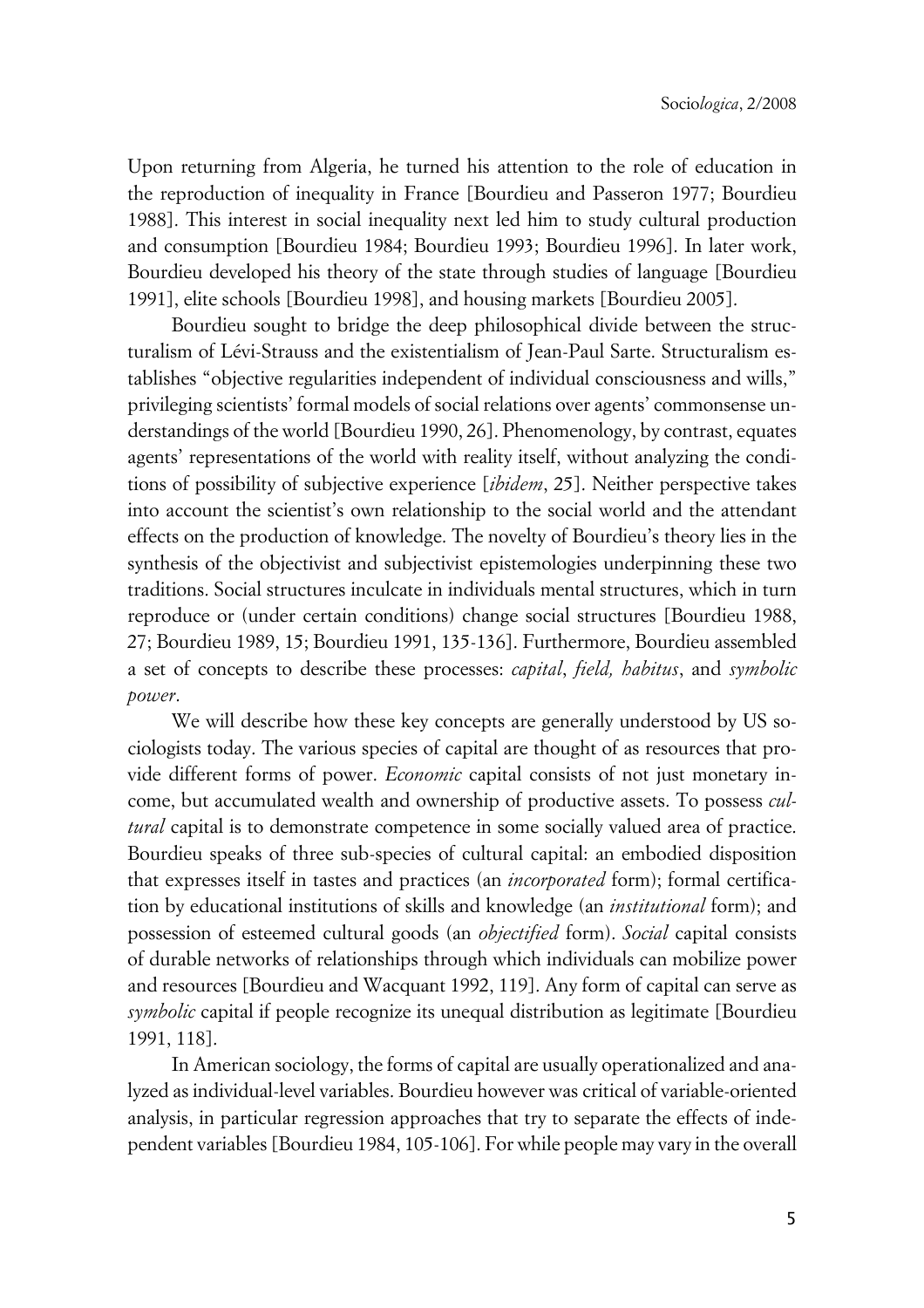volume and composition of the capitals which they possess [Bourdieu 1985, 231], it is insufficient to study social space as an aggregate of individuals and their capital holdings. This is because the power that capital provides depends on the structure of the *field* within which it is activated.

American sociologists view a field as a meso-level concept denoting the local social world in which actors are embedded and towards which they orient their actions. In his review of field theory, University of Chicago sociologist John Levi Martin delineated three senses of the concept of field – a topological space of positions, a field of relational forces, and a battlefield of contestation. All three senses are present in Bourdieu's writings, Martin argued [2003, 28-30], but the sense of contest is most significant, as exemplified by Bourdieu's frequent use of a game metaphor. Like a game, a field has rules for how to play, stakes or forms of value (i.e. capital), and strategies for playing the game. In the process of playing, participants become invested in and absorbed by the game itself [Bourdieu and Wacquant 1992, 98-100].<sup>1</sup> Yet the most important game in any field is establishing the rules, to define "the legitimate principles of the field" [Bourdieu 1991, 242]. This Bourdieu considers *symbolic power*: the capacity of dominant groups to impose "the definition of the social world that is best suited to their interests" [*ibidem*, 167].

A major tenet of field theory, emphasized by Bourdieu and taken seriously by US sociologists, is that fields can be identified by what is at stake within them: "In empirical work, it is one and the same thing to determine what the field is, where its limits lie and to determine what species of capital are active in it" [Bourdieu and Wacquant 1992, 98-99; see Bourdieu 1989, 132-133]. The "fundamental species of capital" (economic, cultural, and social) tend to operate in all fields, while specialized forms exist which have value only within a particular field – for example scientific capital within the academic field [Bourdieu 1991, 124-125]. The concept of field has also provided us entrée into Bourdieu's theory of history: pre-modern societies did not have fields per se, as all action occurred in a single social space, whereas modern societies are characterized by a proliferation of fields. The relations among differentiated fields are governed by the modern state, characterized by Bourdieu as the possessor of a meta-capital through which are established rules and hierarchies of value across fields. It is, in Bourdieu's famous extension of Weber's formulation, the "holder of the monopoly of legitimate symbolic violence" [Bourdieu 1989, 22].

<sup>1</sup> For applications of the game metaphor in Bourdieu's sociology, see the analysis of the field of power as a "gaming space" in *The State Nobility* [Bourdieu 1998, 264-278], and the explication of the relationship between habitus and field as a "feel for the game" in *The Logic of Practice* [Bourdieu 1990, 66-69].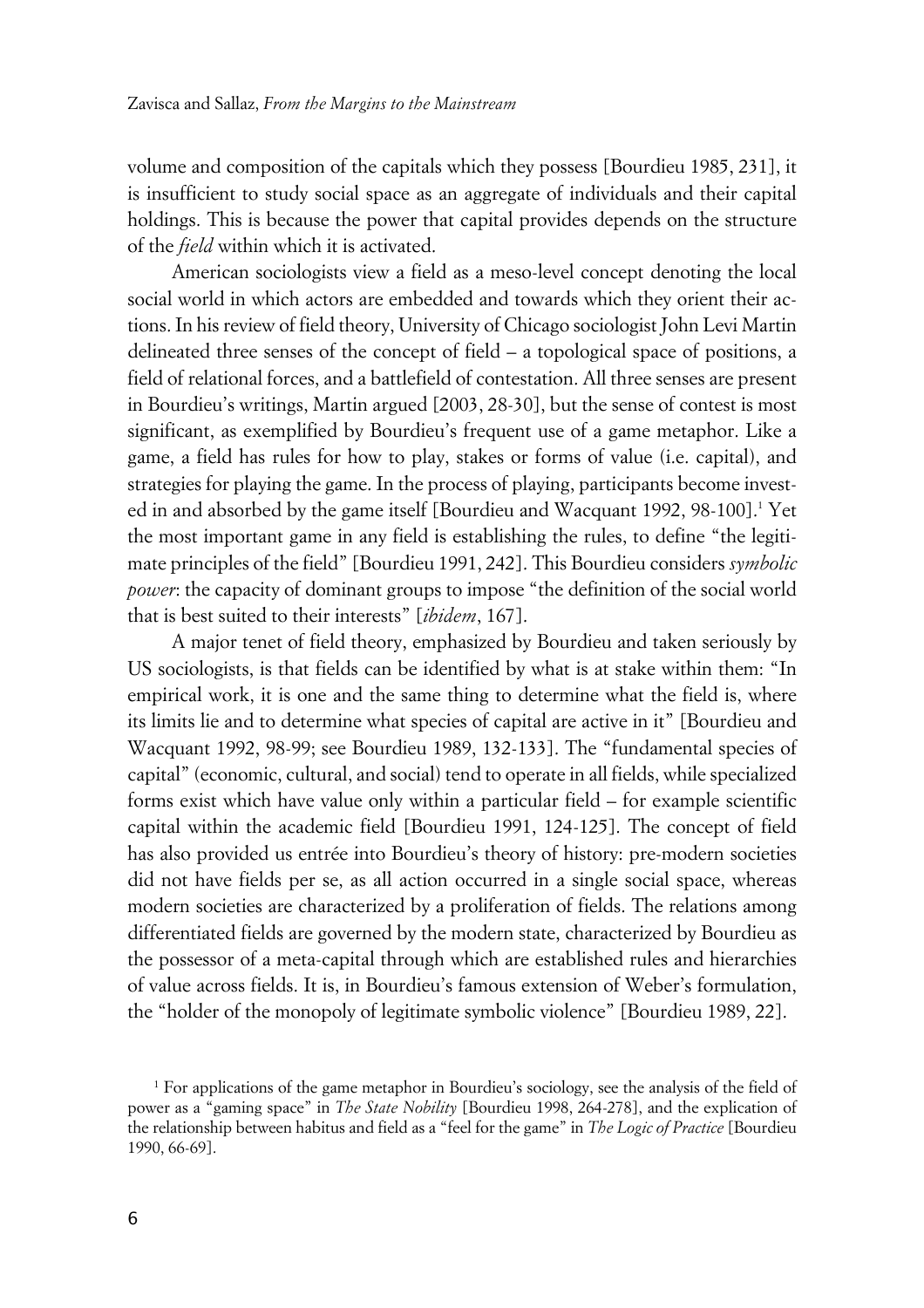To theorize the relationship between structure and agent, Bourdieu introduced the concept of *habitus*, a system of "durable, transposable dispositions" [Bourdieu 1991, 53]. Of all of Bourdieu's ideas, this one has perhaps proved the hardest for scholars in US sociology to grasp. We offer what we think to be its three essential characteristics. First, as a disposition, habitus is less a set of conscious strategies and preferences, than an embodied sense of the world and one's place within it – a tacit "feel for the game" [Bourdieu 1984, 114; Bourdieu and Wacquant 1992, 128-129, 135]. Second, because it is internalized in individuals through early socialization in the family or primary group, habitus is durable (though never immutable). Third, habitus is transposable, in that people carry their dispositions with them as they enter new settings.

Bourdieu's work has been frequently criticized in the US on two grounds: for being too static and for being too specific to French society [e.g. Alexander 1995; Gartman 1991; Griswold 1998]. According to the stasis critique, the interlocking concepts of field, capital and habitus depict an airtight system in which structures produce individuals who in turn reproduce structures. While Bourdieu did document a great deal of reproduction of inequality in his empirical work, he also argued that his theory can account for change. Mental structures and social structures rarely correspond perfectly, especially during periods of rapid change. Under such circumstances, like those observed by Bourdieu in revolutionary Algeria, a "displacement" of the habitus occurs: the everyday world is now problematic. This in turn may open "space for symbolic strategies aimed at exploiting the discrepancies between the nominal and the real" [Bourdieu 1984, 481. Even relatively stable fields can be destabilized by exposing the symbolic violence supporting existing power relations – for Bourdieu, this is a central task of sociological inquiry.

What of the criticism that Bourdieu is "too French"? Early critiques of Bourdieu argued that he attempted to universalize the particularities of French society, and that his empirical findings could not be generalized to America. However, scholars are increasingly adopting a relativist rather than substantivist view of his theory. Bourdieu himself did not expect that his empirical findings on France could be directly reproduced elsewhere; he merely identified underlying structures whose contents could differ cross-nationally.

Those who dismiss my analyses on account of their "Frenchness" (every time I visit the United States, there is somebody to tell me that "in the mass culture of America, taste does not differentiate between class positions") fail to see that what is truly important in them is not so much the substantive results as the process through which they are obtained. "Theories" are research programs that call not for "theoretical debate" but for a practical utilization Bourdieu and Wacquant 1992, 77].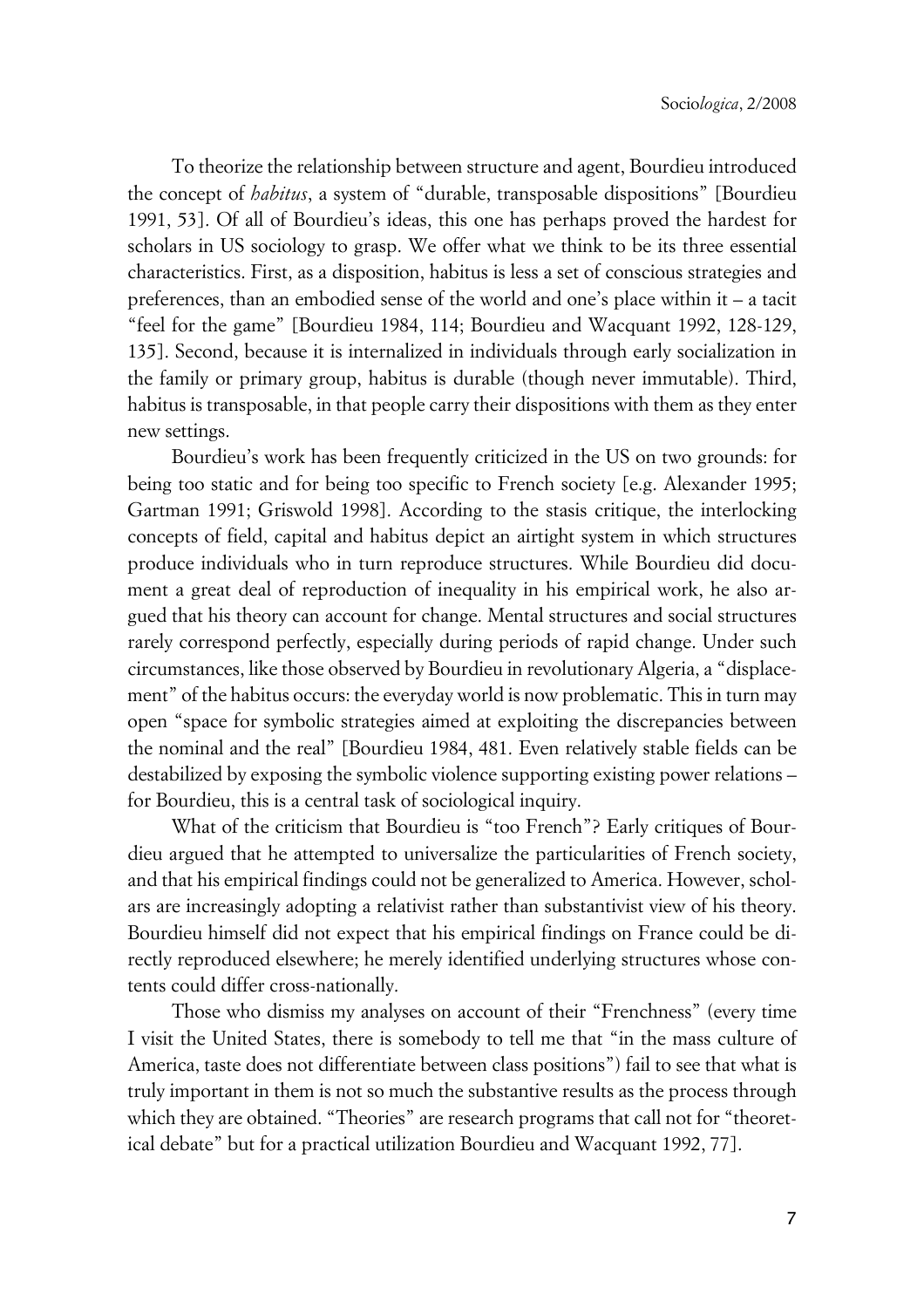#### **xQuantitative Evidence on Bourdieu's Influence**

To see precisely how Bourdieu's research program has been "utilized practically" in American sociology since 1980, we indexed its influence upon empirical research published in major journals. We compiled a database of all articles published between 1980 and 2004 in the following sociology journals: the *American Journal of Sociology* (AJS), the *American Sociological Review* (ASR), *Social Forces* (SF), and *Social Problems* (SP). We chose these journals precisely because they are the four most influential in the field (as determined by the impact scores computed by the Social Science Citation Index). They thus constitute a barometer for measuring Bourdieu's influence among those possessing the greatest amount of scientific capital in the field.

From this database of 4040 articles we extracted all of those which cited Bourdieu at least once, generating a total of 235 articles (5.8% of all articles published in the period).<sup>2</sup> We subsequently analyzed and coded them so as to track the following: the general diffusion of Bourdieu's ideas and concepts into the field over this time period, the level of engagement with Bourdieu by scholars, as well as trends in the main concepts used and specific works cited.

Our first and most important substantive finding is that articles in the field of US sociology are increasingly citing Bourdieu. While only two percent of articles in the field did so in the 1980-1984 period, eleven percent did so during the 2000-2004 period – a five-fold increase over the past several decades. In addition, we find that US scholars are using Bourdieu in a variety of ways in these journal articles. About half of all the articles we collected cite Bourdieu *ceremoniously* – that is, they mention him but briefly (typically only once, rarely in the text itself, and often in a string of related citations) and without any significant elucidation of his theory or work. Some may interpret such citations as facile, as demonstrating only that the author is unwilling (or unable) to fully engage with Bourdieu. Our own reading of these articles, however, has led us to conclude that many of Bourdieu's core concepts have become so taken-for-granted within the sociological lexicon that they now serve as building blocks for larger arguments, and so no longer need to be elaborated upon in the context of a journal article. Ceremonial citations, in sum, signal awareness of the general significance of Bourdieu's research program, even if that program is not essential to the study's sociological contribution.

<sup>2</sup> Some of these articles were authored by scholars who might not identify as "American sociologists" (e.g., economists, or sociologists based outside the US). We nevertheless included them in the final sample insofar as articles published in these four journals are generally written for and read by scholars situated in the field of US sociology.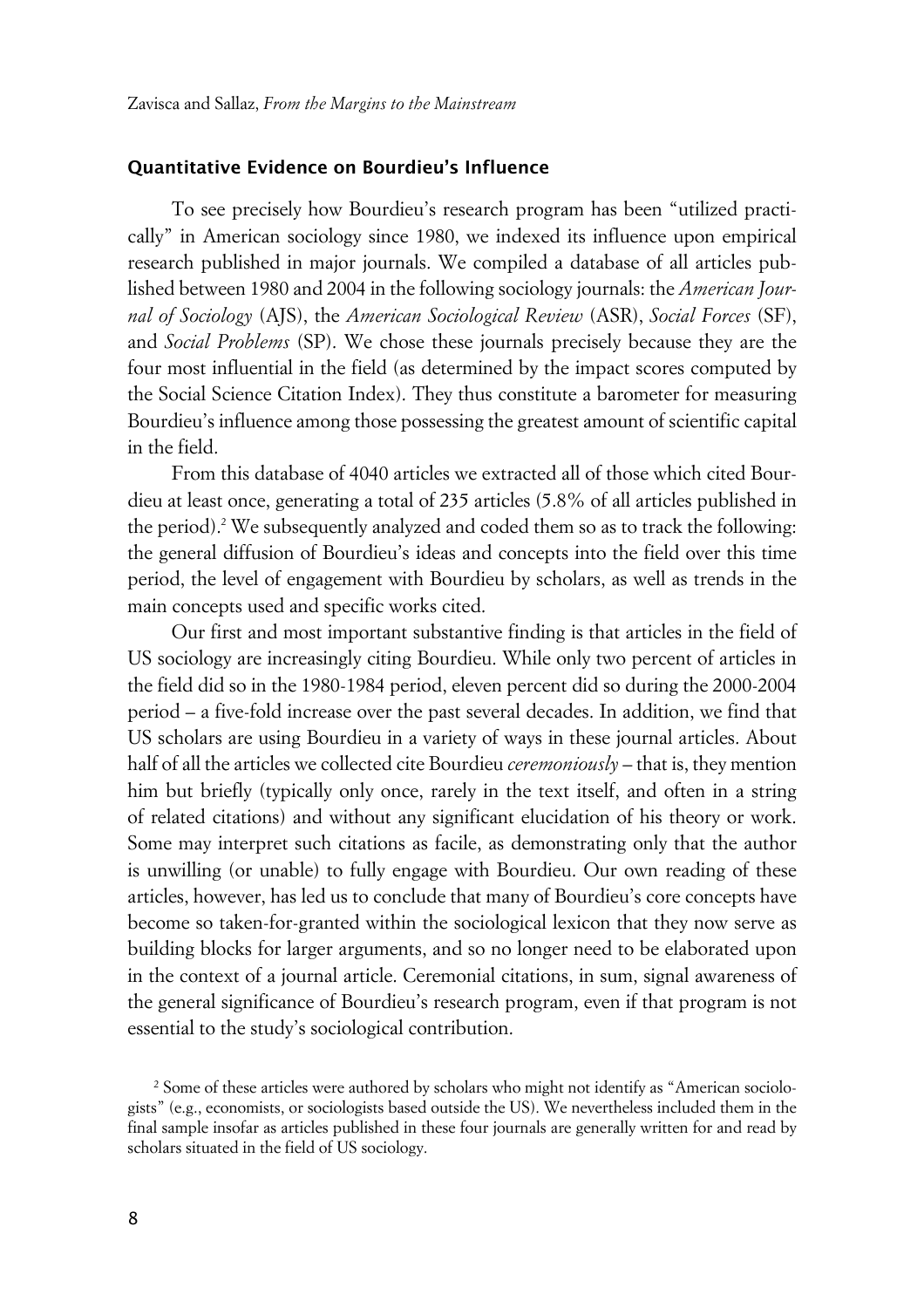On the other hand are articles that initiate and sustain a serious dialogue with Bourdieu's theory; these we label *paradigmatic* citations. Such articles derive their central research questions and/or hypotheses from Bourdieu's theory. A good example would be the article "Forms of Capital and Social Structure in Cultural Fields: Examining Bourdieu's Social Topography" [Anheier *et al*. 1995]. As signaled by both the title and the first sentence of the abstract – "This article tests one key assumption of Bourdieu's theory of culture fields" – this article is centered entirely upon a prolonged dialogue with Bourdieu. Like ceremonial citations, the absolute number of paradigmatic citations has increased greatly over the past several decades.

Having documented Bourdieu's general incorporation into the US sociology canon, we next sought to discern the existence of possible "field effects". We wanted to see, that is, whether Bourdieu's ideas and concepts were simply replicated in the US, or if they were mutated in some way as US scholars creatively adopted them for their own purposes. We found it helpful here to use the distinction made by Imre Lakatos [1978] between degenerative and progressive research programs. Research within a degenerative program seeks merely to confirm existing knowledge. It eschews novel findings and is content to work within the program, so speak. In contrast, research within a progressive program aggressively applies existing concepts to new empirical areas. It will problematize and re-shape taken-for-granted knowledge.

A developed and autonomous field of scientific knowledge, we argue, would likely use Bourdieu's work progressively. In fact, of the 49 articles in our study which comprehensively engage Bourdieu, 25 (51%) explicitly attempt to extend Bourdieu's research program. A good example of this type of project is Bonnie Erickson's article "Class, Culture and Connections" [Erikson 1996]. In it she applies Bourdieu's two-dimensional schema of social spaces (accounting for the distribution of economic and cultural capitals) to the organization of a private security industry. Contra Bourdieu's well-known findings reported in *Distinction* on the importance of highculture knowledge, Erickson discovers that the breadth of one's cultural knowledge along with one's networks are responsible for intra-firm patterns of hierarchy. These results, she claims, allow us to expand and modify Bourdieu's theory, by specifying the different sorts of capital which might structure a field [*ibidem*, 247].

Our final set of questions asked which of Bourdieu's concepts have been adopted by scholars in the field of US sociology. For each article in the database, we coded which, if any, of Bourdieu's four primary concepts (capital, field, habitus, symbolic power) was most central to the analysis. We find that *capital* is and has been the most popular concept in US sociology. It was cited by 45 percent of all articles in our analysis, and in each period it prevailed over the second most frequently cited concept by at least a three-to-one ratio. Capital's popularity among researchers, however,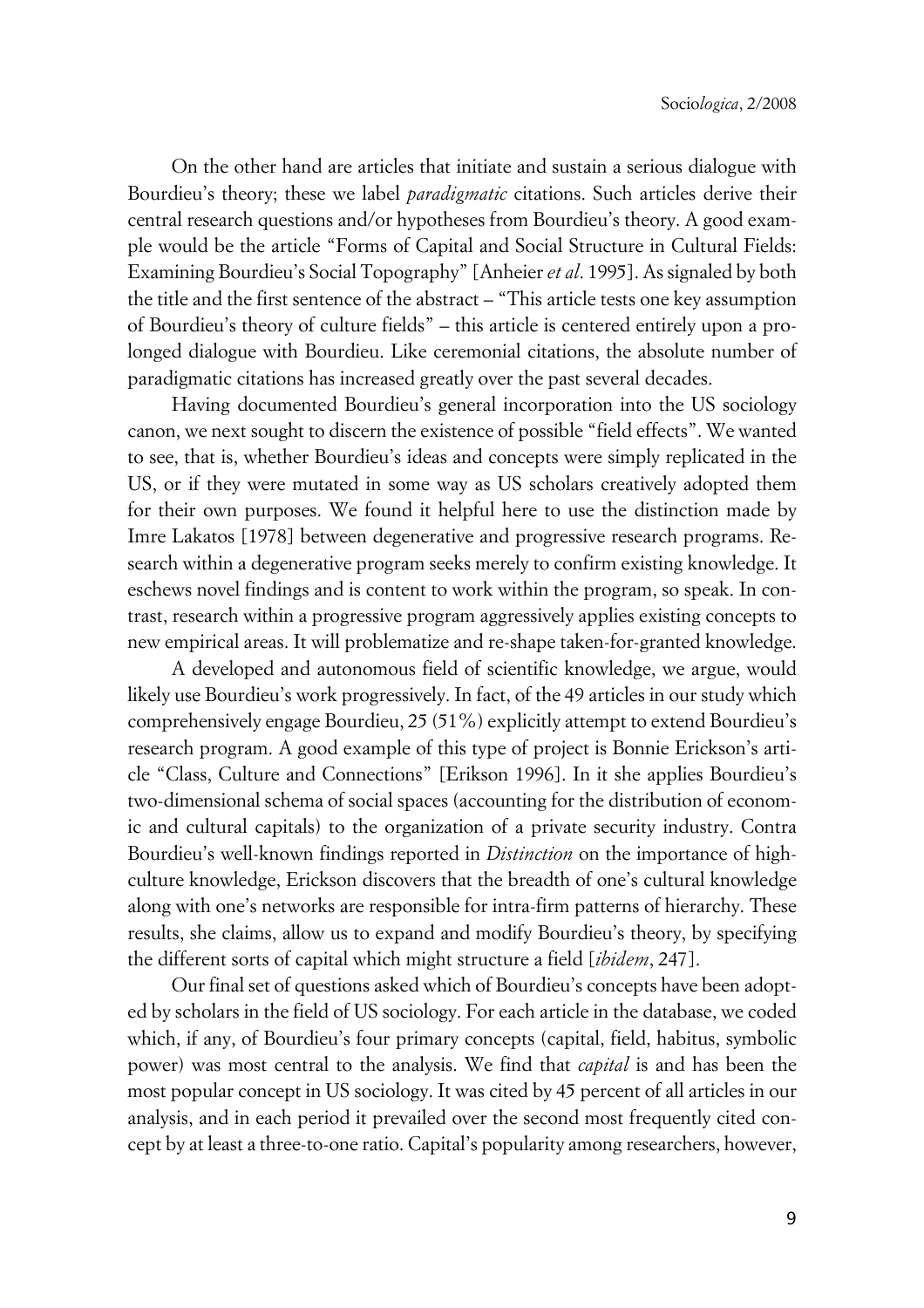seems to have been in decline over the past ten years, dropping from a high of 55 percent of cites in the 1990-1914 period to just 32 percent in the 2000-2004 period. The same holds for habitus, which was the second most frequently used concept from 1980 to 1994, but whose use has since declined. The field concept, in contrast, has slowly worked its way into American sociology. While it was cited only rarely in the first 15 years of our study, it now is cited in about 10 percent of articles.

Considering the importance of the capital concept to research published in US sociology journals, we investigated further which species of capital was the primary focus of these articles. Overall, 74 percent of these articles centered upon cultural capital and 18 percent on social capital. There appears however to be an ongoing dramatic shift in the relative popularity of these two capitals. In 1980-1984, 86 percent of articles that employed capital as the core concept concentrated on cultural capital (undoubtedly reflecting the popularity at this time of Bourdieu's work on education, buoyed later by the popularity of *Distinction*), while none focused on social capital. By 2000-2004, cultural capital's share had declined to 46 percent, while social capital's had risen to 42 percent. This trend can likely be accounted for by the increasing interest in social capital across several subfields: social network analysis, race and immigration, as well as political sociology.

#### **xBourdieu in Cultural and Political Sociology**

Our quantitative analysis suggested that Bourdieu entered the field of US sociology in line with what can be termed a field effect – that is, his ideas have been creatively reinterpreted and used to generate new empirical research projects, all in line with the tenets of a progressive research program. Our argument can be evaluated in more detail via case studies of how Bourdieu has been deployed within specific subfields. In previous work, we demonstrate the potential of Bourdieu to constitute a research program by reviewing four influential books within the fields of political, economic, cultural, and urban sociology [Sallaz and Zavisca 2007]. Here, we examine engagements with Bourdieu in recent articles in American sociology journals by scholars working within the subfields of cultural and political sociology. We choose these subfields both because they have been the locus of a lot of attention to Bourdieu within American sociology, and also because they are the primary areas of our own interest and expertise. No doubt Bourdieu has the potential to inspire research programs within other subfields as well [e.g. see Benson 1999 and Couldry 2003 on media studies; Lareau and Weininger 2003 on the sociology of education; and Emirbayer and Johnson 2008 on organizations].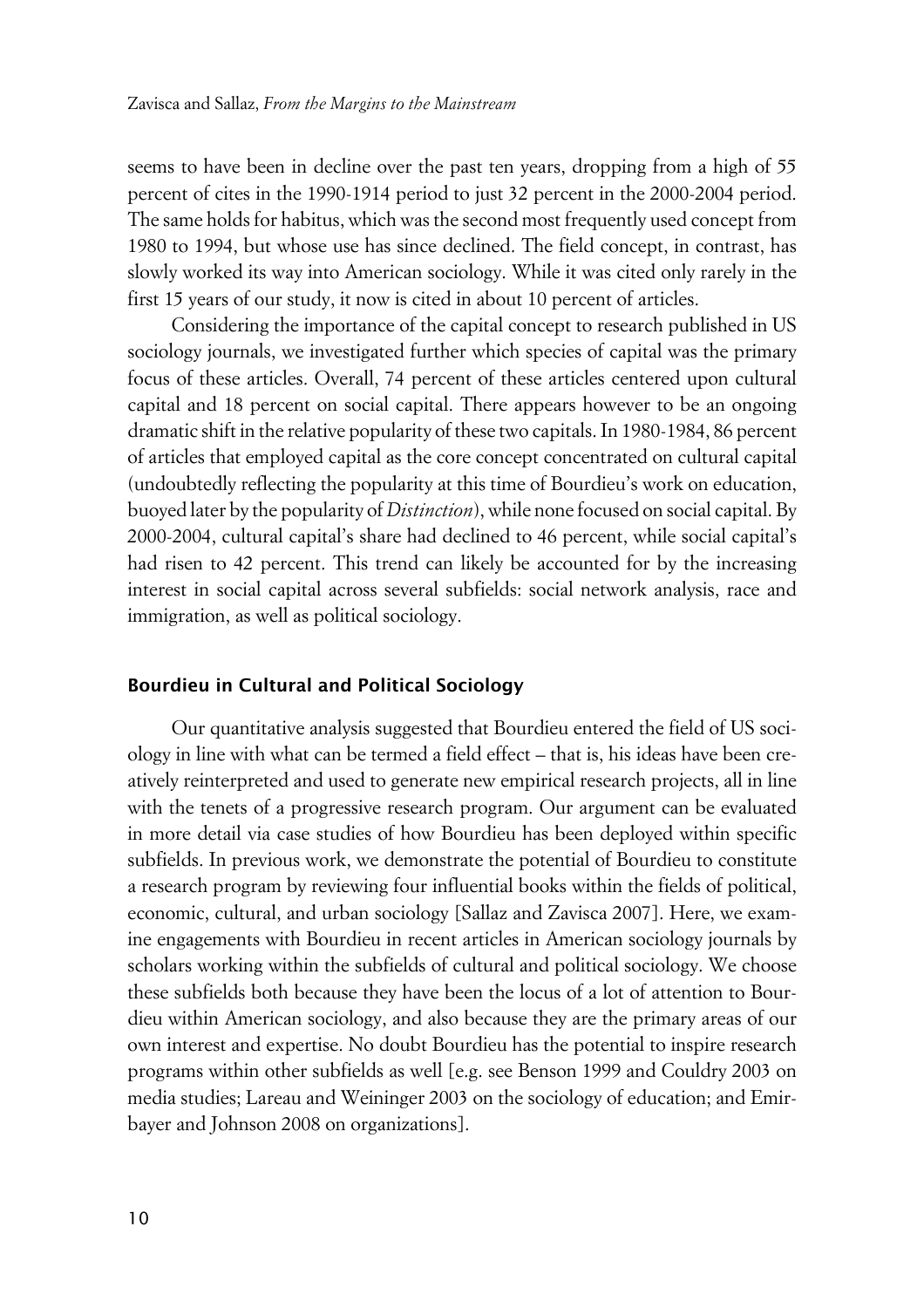## x*Studies of Omnivorous Taste in Cultural Sociology*

Distinction has been Bourdieu's most influential work in US sociology, according to our citation analysis. This engagement is evident in the literature on "cultural omnivorism," a taste for cultural goods that spans across boundaries of high and popular culture. Several new publications have appeared in major American journals in the last few years, part of a transatlantic dialogue that has been especially vigorous in the Dutch journal *Poetics*. A shift from highbrow toward omnivorous consumption of cultural goods among high status groups was first noticed by American researchers in the late 1980s and early 1990s [DiMaggio 1987; Peterson 1992; Peterson and Kern 1996]. Omnivorous tastes and practices have since been observed in various countries, from the Netherlands to Spain to Russia [Van Eijck 2001; Sintas and Alvarez 2002; Zavisca 2005].

Why has there been so much interest in this phenomenon within US sociology? Omnivorism contrasts with Bourdieu's finding in France of polarized tastes, with the upper classes preferring highbrow genres and disliking lowbrow genres, and the opposite pattern for lower classes [although omnivorism has since identified in France: see Coulangeon and Lemel 2007]. This apparent democratization of taste seems to signal a weakening of class boundaries, leading some to assert that Bourdieu overstated the relationship between culture and inequality. Most recent work, however, acknowledges that omnivorism does not in itself disconfirm Bourdieu's general theory of taste. Bourdieu posited the existence of a "pure aesthetic," which finds beauty or interest in everyday objects as well as fine arts, observed among those richest in cultural capital [Lizardo 2008]. His chief theoretical contribution was not the correspondence between high and low taste and class position per se (which he never claimed would generalize beyond France), but his understanding of how differentiated tastes demarcate class boundaries while at the same time making inequality appear natural.<sup>3</sup> Cultural capital inheres in any competence that is unequally distributed, and is not restricted to "high" culture such as fine arts, a common mistake among American adopters of the concept [Lareau and Weininger 2003]. To the extent that ease across a variety of cultural contexts brings social advantage, omnivorism constitutes cultural capital.

A recent article by Omar Lizardo, a sociologist at Notre Dame University, asserts that omnivorism is a form of cultural capital that can be converted into social capital [Lizardo 2007]. He finds an association in US survey data between consump-

<sup>3</sup> I use the term "class" here in Bourdieu's sense as a position in a social hierarchy defined by overall volume of capital, as well as its composition (in this case a combination of cultural and economic capital).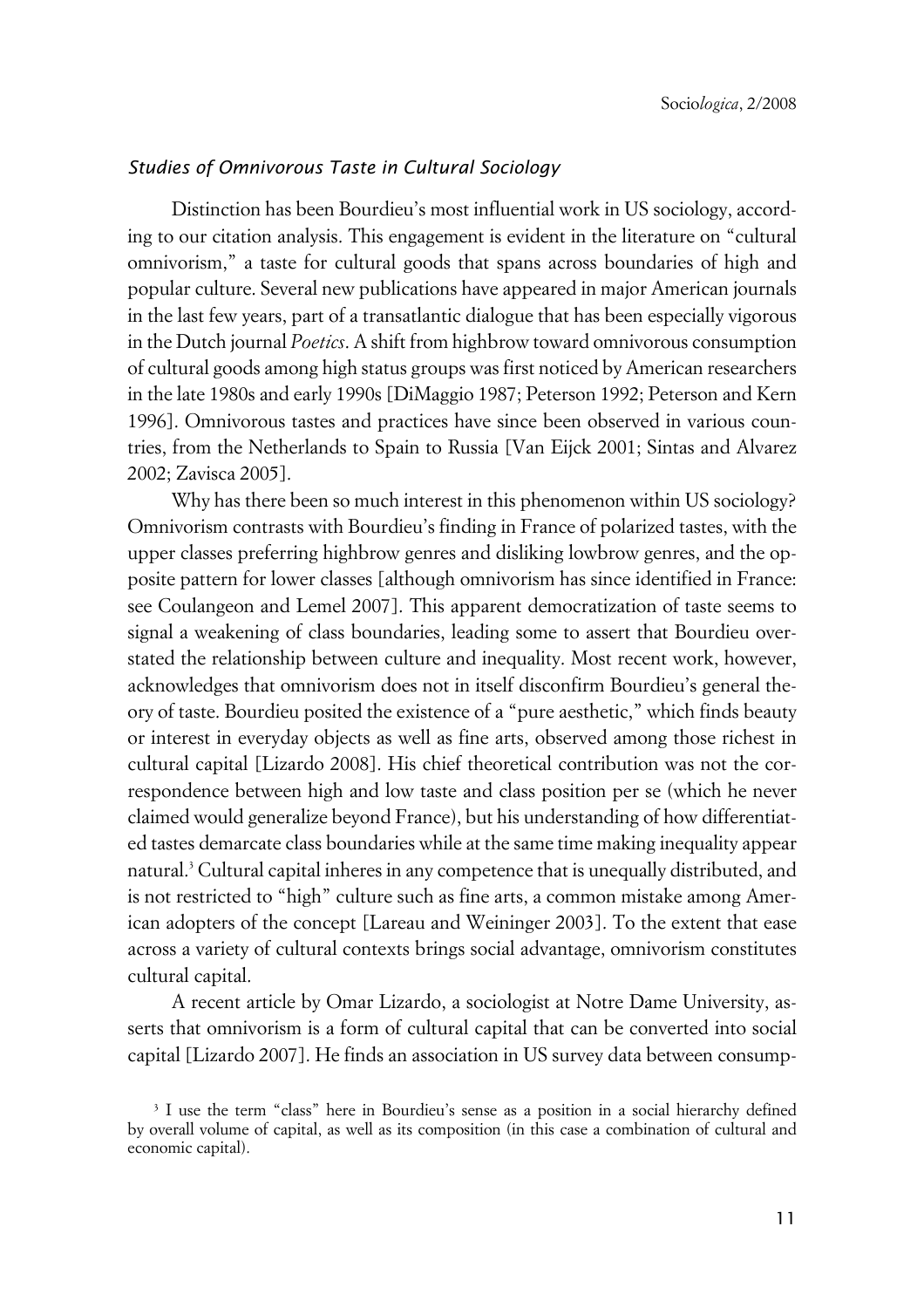tion of popular cultural forms and weak network ties, as well between highbrow consumption and deep ties. According to network theory, weak and strong ties provide different advantages, with weak ties strengthening the extent and diversity of one's network. Omnivores will be advantaged in being able to sustain both types of ties – what Bourdieu would call "social capital." This connection of cultural and social capital is particularly interesting given the shift identified in our quantitative analysis from an overwhelming focus on cultural capital to a surge of interest in social capital in US sociology. Lizardo deepens cultural sociology's engagement with Bourdieu through his focus on an important quality of any form of capital – its potential to be converted into other species of capital and thus deployed in other fields.

While Lizardo extends theories of cultural omnivorism by linking it to social capital, Garcia *et al*. challenge Bourdieu by questioning whether omnivorousness is strictly the purview of privileged groups [Garcia-Alverez *et al*. 2007]. Omnivorism is reconceptualized as having broad tastes, which may or may not include highbrow genres. In other words, someone can be an omnivore without liking opera or ballet, as long as they enjoy a broad range of popular genres. The decoupling of breadth from level (i.e. high/low) leads to the new finding that omnivores exist across the social space. They propose that "heterology," not homology, characterizes the correspondence between cultural consumption and social structure, which is influenced by time period, cohort, and other structural conditions beyond the distribution of cultural and economic capital [Katz-Gerro 2002].

This intriguing finding leaves open the question of how the meaning of omnivorism might vary across the social space. Qualitative research suggests that taste patterns that appear similar in surveys conceal divergent dispositions that correspond to stratification hierarchies. For example, Russian omnivores interpret consumption differently depending on their class trajectories since the Soviet period [Zavisca 2005]. Researchers in the UK also found a variety of types of omnivores, and these types are distinguished by educational and class background [Warde *et al*. 2007].

Qualitative research on the meaning of omnivorism is quite sparse. A recent discourse analysis of omnivorism among gourmet food writers in the US further confirms the relationship between omnivorism and class distinction [Johnston and Baumann 2007]. Good food is typically framed as authentic or exotic, a seemingly democratic embrace of simplicity and diversity (whose consumption requires access to expensive imports or travel). These tastes, however, implies a disinterestedness and distance from necessity that exemplifies the aesthetic disposition identified by Bourdieu. Furthermore, not anything goes: food which is "familiar, bland, and broadly accessible" is not consecrated. Gourmet food writers are in the business of drawing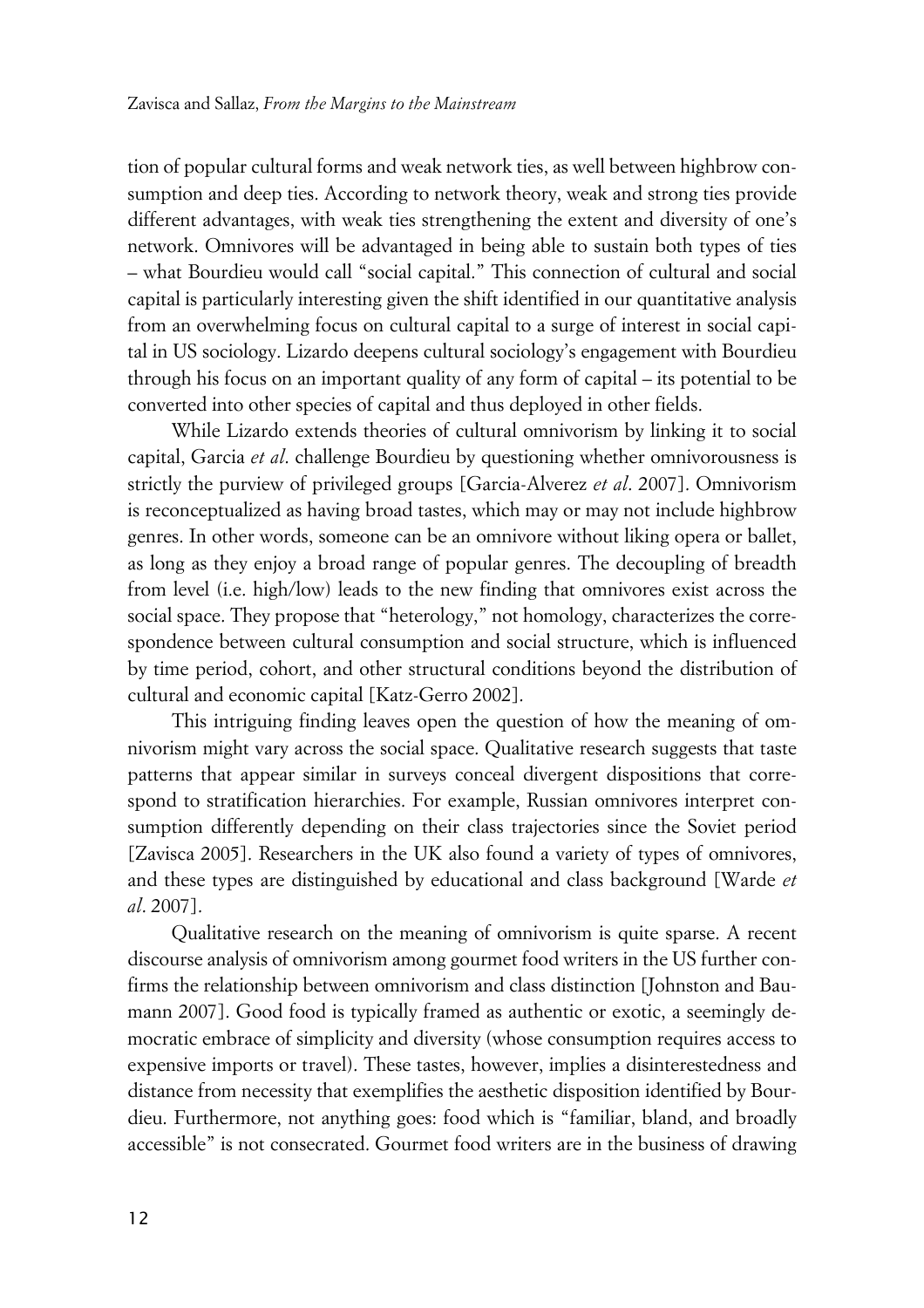boundaries between legitimate and illegitimate culture – a practice that is at the core of Bourdieu's theory of distinction.

Johnston and Bauman come closest to a field analysis by examining the production of consecrated taste. No analysis of omnivorism yet undertaken a thoroughly relational investigation that employs Bourdieu's entire conceptual apparatus of capital, habitus, field, and symbolic power. This may in part be due to the fact that consumption is less of a field and more of a social space – there are no clear boundaries and not one form of dominant capital. The methodology predominant in this literature may also play a role – it is difficult to get at habitus or field without reference to data beyond demographic variable and the crude measures of taste and practice accessible via survey research.

## x*State Formation and Policy Analysis in Political Sociology*

Recent research in political sociology has sustained an engagement with Bourdieu's relational apparatus, taking the concepts of field and symbolic power as the point of departure. For Bourdieu, the modern state must situated within a larger political field – a social world in which actors struggle to claim political capital. This itself is in essence a form of symbolic capital imbuing its holder with the legitimate right to represent and govern the state's subjects. Bourdieu's own writings – especially *The State Nobility* and *Language and Symbolic Power* – were concerned with the structure and functioning of the political field in France. Scholars in the field of sociology in the United States have in turn expanded on his ideas and applied them to new empirical cases.

For instance, George Steinmetz, a sociologist at the University of Michigan, introduces the concept of "ethnographic capital" as the specific form of symbolic capital predominant within the "colonial field" [Steinmetz 2008]. Ethnographic capital is a claim to "know the natives" – it is to seize the right to represent the colonized and to guide policy for governing them. The grounds for claims to ethnographic capital vary with the forms of capital actors possess when they enter the colonial field: military capital for the nobility, cultural capital for the educated middle class, and economic capital for capitalist entrepreneurs. Which types of capital were successfully converted into ethnographic capital had serious consequences for policy – from genocidal campaigns to gentler attempts to civilize the "noble savage." Steinmetz explains the divergent trajectories of native policy in several German colonies as the outcomes of struggles for ethnographic capital, tracing the fit of the habitus of key actors with historical conditions in each case. In addition to using Bourdieu to understand Ger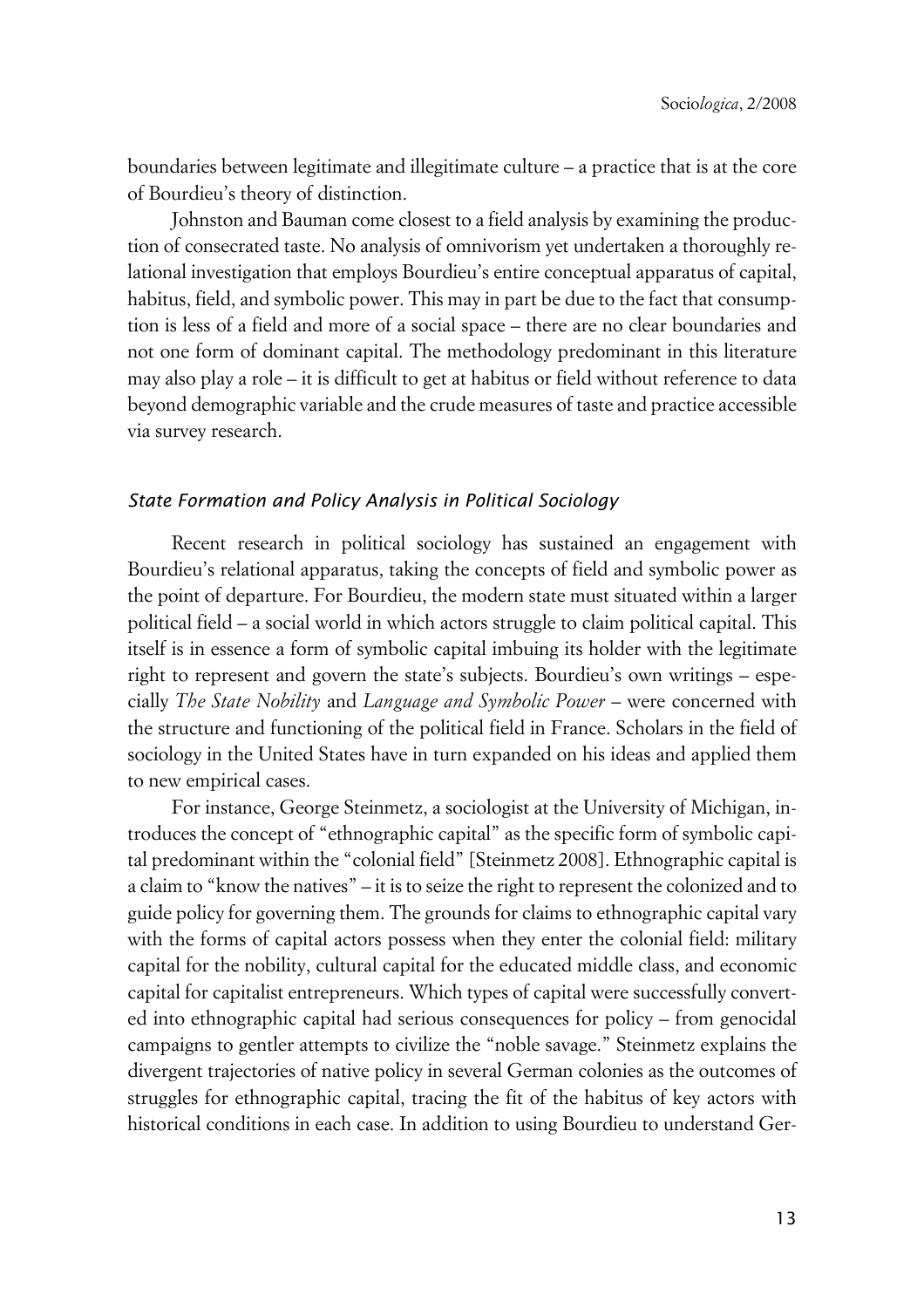man colonialism, Steinmetz uses the colonial case to extend Bourdieu. He critiques Bourdieu's definition of the state as "a central bank of symbolic credit that dominates all other fields," showing how other fields may also contribute to state formation.

In another study of state formation, Mara Loveman, a sociologist at the University of Wisconsin, argues that the state's very existence and administrative capacities are the outcomes of the "primitive accumulation of symbolic power" [Loveman 2005]. She maintains that most of the work on culture in politics concentrates on the routine exercise of symbolic power in stable polities. But the question remains, how did states accumulate this power in the first place? In other words, how did the modern state come to be? She explores this question via a study of a negative case – the failure of the Brazilian state in the Nineteenth century to establish a civil registration system. A popular rebellion emerged because the state did not have the legitimate authority to engage in a practice which inhabitants feared would undermine religious authority over births and deaths, and possibly even lead to enslavement. According to Loveman, the state's inability to quell the rebellion was not just a consequence of poor military capacity. Instead, low military capacity was a symptom of the state's lack of legitimate authority to develop the civil registry necessary to develop a modern army. In other words, symbolic power is necessary to acquire other forms of power.

Both of these studies employ a case study approach (comparative in Steinmetz's article, a single case for Loveman) in their Bourdieu-inspired research agendas. Although neither explicitly lays out their analysis in micro-, meso-, and macro- layers, the depth of the cases studies enables them to link the structure of fields to the practice of policymaking and its consequences on the ground. An interest in this "mesolayer" has been a focus of two other recent Bourdieusian studies of policy. Sallaz, in his study of gambling policy, argues that Bourdieu is missing a meso-concept of institutions needed to link broad field dynamics to specific moments of policy formation and enactment [Sallaz 2006]. He accomplishes this by linking Bourdieu's work to that of the American sociologist Erving Goffman. The end result is a new conception of fields as dramaturgical settings that enable and constrain the accumulation of symbolic capital necessary to prevail in policy debates.

Diane Vaughan takes a different approach, drawing on the concept of "organizational habitus" to connect a field's structures to the practical actions of its participants. In a case study of NASA, an "organization-as-field," she argues that the organizational habitus predisposed actors to "valorize hierarchy" and "recognize the unequal distribution of power as legitimate". In other words, symbolic power accrued to managers rather than engineers in the crucial moment of decision making to launch the Challenger shuttle despite safety concerns. Vaughn's article was written as a response to Emibayer and Johnson's [2008] critique of organizational sociology's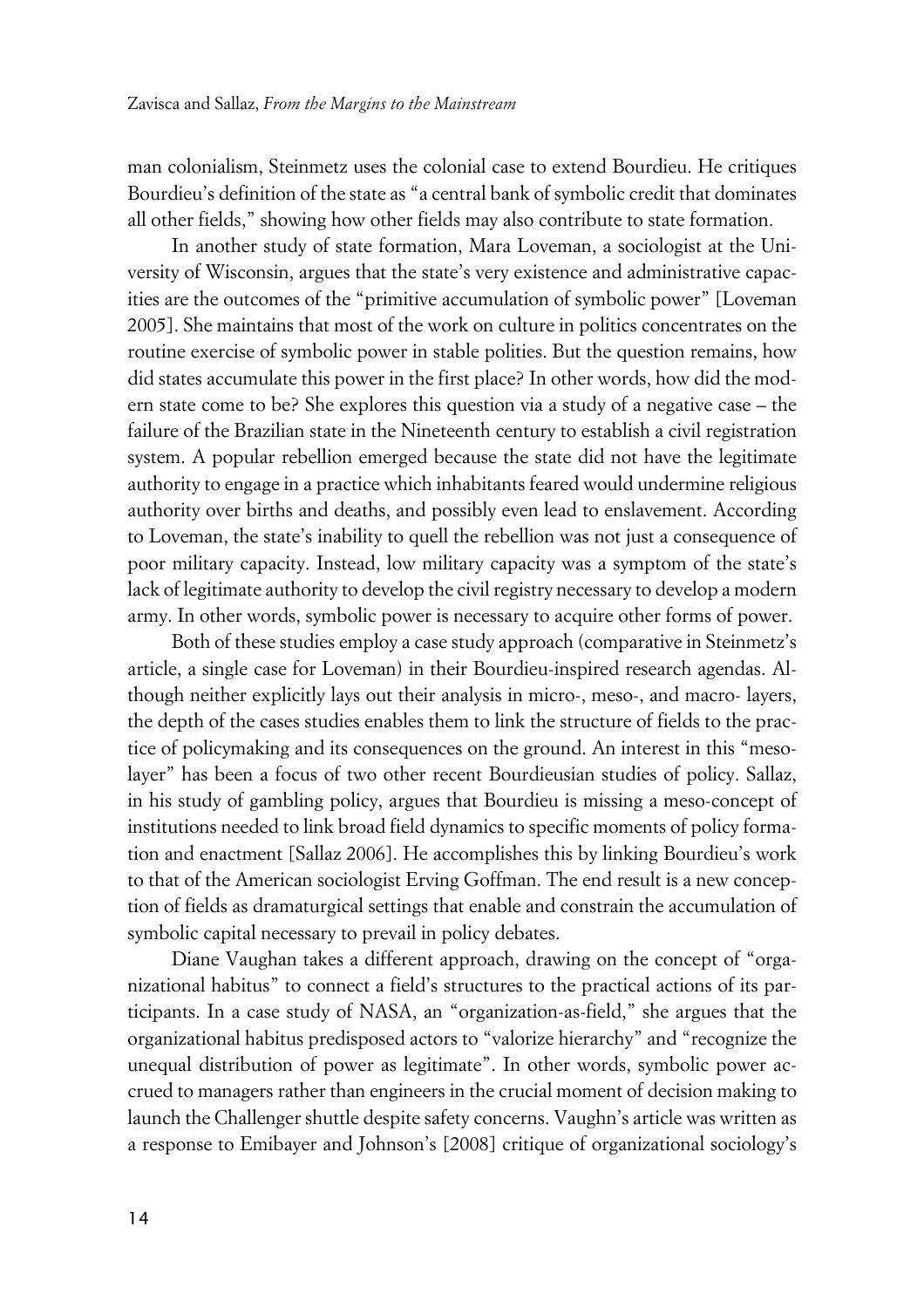failure to engage Bourdieu's entire conceptual apparatus. As Vaughan points out, this relational approach is methodologically demanding, a fact reflected in our own finding that few works published in American sociology journals have done so. Vaughan poses the case study as a way to "empirically realize the theoretical potential of a relational analysis." A case study approach facilitates, for example, Emibayer and Johnson's call "to examine the perceptions of actors in a field, based on position in social space and capital, and how these perceptions resolve into strategic action." The case study can then be connected to other cases and to broader theoretical concerns via analogical reasoning.

### **xConclusion**

To document the influence of Bourdieu on the practice of research in American sociology over the past two and a half decades, we have studied citation trends in major sociology journals, as well as provided extended examples of how Bourdieu has been employed in the subfields of cultural and political sociology. Our analysis demonstrates that the recent surge of interest in Bourdieu's work is not merely a fad, nor is it a short-lived homage following his passing in 2002. Today over ten percent of all articles published in the four leading sociology journals cite Bourdieu. Our review of recent work in cultural and political sociology shows that Bourdieu's writings are not being cited in a strictly ceremonious manner. On the contrary, Bourdieu's core theoretical concepts are increasingly used to design empirical research and to advance debates in core sociological subfields.

Our goal in this article (as well as our previous 2007 article upon which the present article is partially based) has been to document the rising influence of Bourdieu in US sociology and to describe the research programs his work has inspired within some core subfields. Our data and methods do not suffice to explain the trajectory of this influence, a project we plan to undertake in the future. We conclude with some hypotheses and an outline for how a Bourdieusian analysis *of* Bourdieu's influence *on* US sociology might proceed.

Following Bourdieu, we conceive of US sociology as an academic field. We would model our field analysis on Bourdieu's general approach in *Homo Academicus:* to determine the structuring principles of the field, collect indicators of access to positions within that field "i.e. the determinants of the formation of *habitus* and of academic success," i.e. the forms of academic, scientific, social, economic, and cultural capital [Bourdieu 1988, 39]. We would not expect the relative weight of these forms of capital or their modes of accumulation and conversion to replicate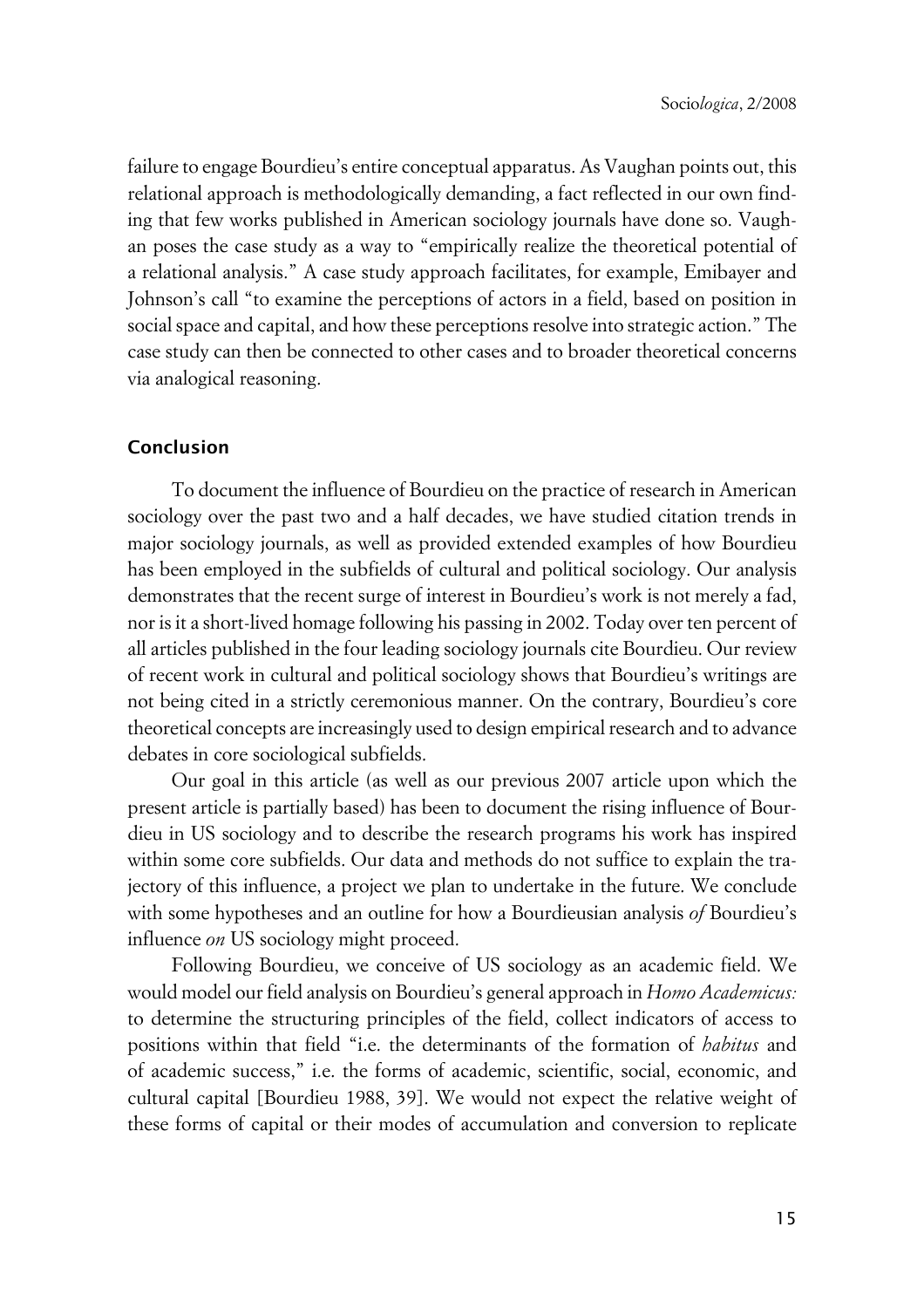the French academic field analyzed by Bourdieu – to the contrary, our goal would be to identify the "field effects" that would alter a theory and its reception as it is transposed internationally from one academic field to another.

Mapping of the field and positions within it would require analyzing not just citation patterns, but also the institutional locations, biographical trajectories, and networks of citing authors. We would need to trace the evolving structure of the field and conflicts within it since the 1970s, as discussed in the introduction to this article. Bourdieu's own study of French sociology and its place in the larger academic field, *Homo Academicus* [Bourdieu 1988], would suggest as a preliminary hypothesis that "early adopters" were scholars seeking to challenge the prevailing status hierarchy of the field. We would here expect to find earlier and more frequent cites in "peripheral" journals; likewise, with articles utilizing "peripheral" methods (participant observation, feminist methods, etc.). An alternative hypothesis would be that agents rich in academic capital (i.e. those with PhDs from high status departments or universities) were most predisposed to attempt the risky tactic of citing the then-outsider Bourdieu. This hypothesis is consistent with Frickel and Gross' theory of scientific-intellectual movements [Frickel and Gross 2005], in which they propose that established scholars possessing significant scientific and social capital are best positioned to lead and legitimize new research programs via their organizational, financial, and publishing resources. Based on our research to date, this hypothesis appears plausible, given the positions of leading Bourdieu scholars at high-status institutions such as Princeton (DiMaggio), Berkeley (Wacquant), and University of Michigan (Steinmetz), and the proliferation of conferences and edited books and journal issues dedicated to Bourdieu sponsored by such institutions.

Frickel and Gross also hypothesize that the success of a scientific-intellectual movement depends on the extent to which its leaders successfully "frame movement ideas in ways that resonate with the concerns of those who inhabit an intellectual field or fields". Our case studies of recent work in cultural and political sociology suggest two different, successful approaches to such framing that reflect the long-standing division in the field of US sociology between quantitative and qualitative research. Cultural sociology [with some notable exceptions: Lamont 1994 and Lareau 2003] has largely deployed and engaged Bourdieu via regression analysis of population surveys, a longstanding and highly legitimate tradition in American sociology. In political sociology, by contrast, Bourdieu has been brought into the field via case studies and small N comparisons that typify research in "historical comparative sociology," a subfield with perhaps less quantitative representation but a significant presence in the discipline, especially in higher status institutions. The success of Bourdieu's ideas in US sociology appears to hinge on this double-barreled diffusion process, a hypothesis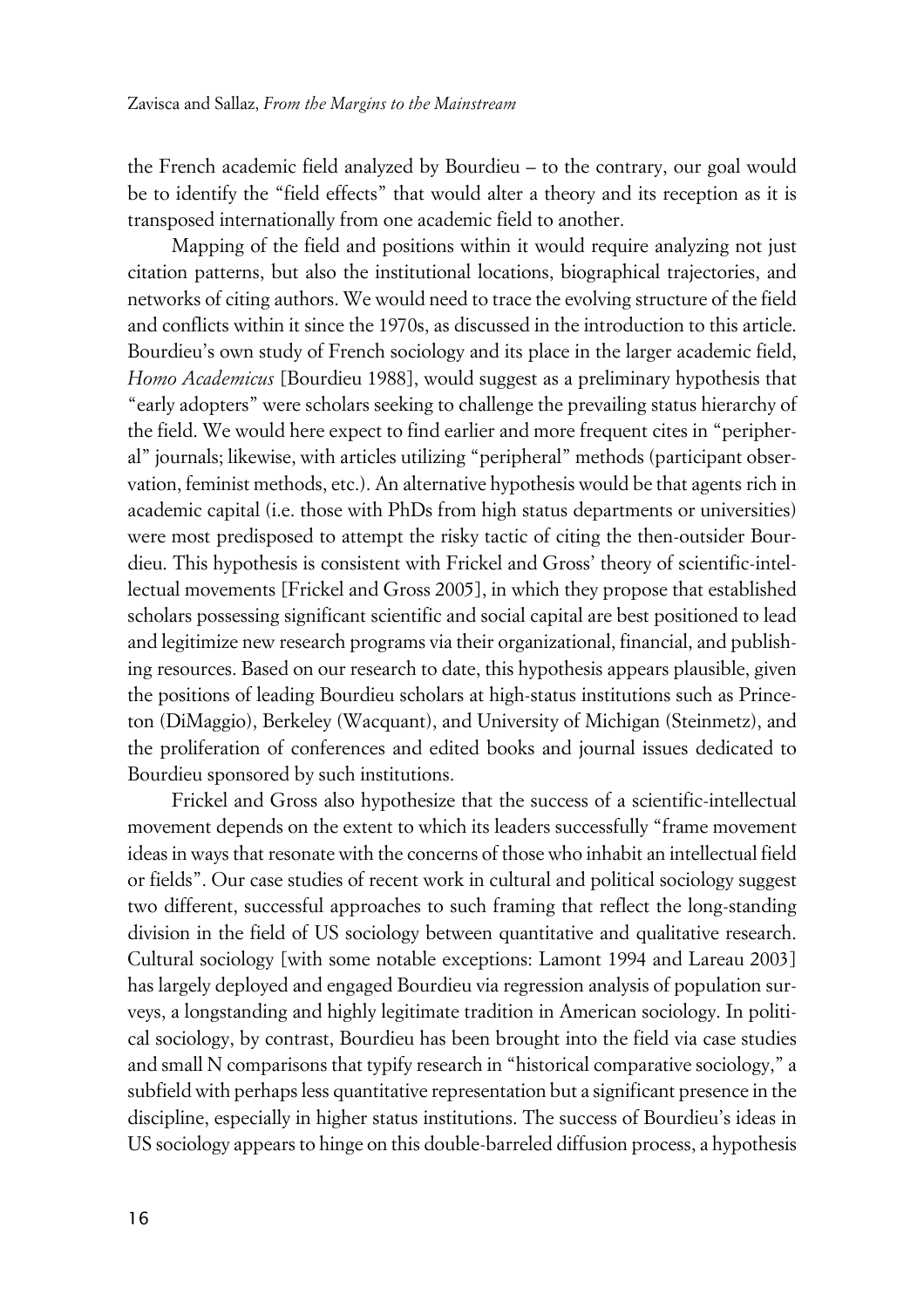that could be confirmed via a field analysis that would include this qualitative/quantitative division as one of the structuring principles of the field in determining access to valued positions and resources.

# **References**

Alexander, J.

1995 "The reality of reduction: the failed synthesis of Pierre Bourdieu". In *Fin de Siècle Social Theory: Relativism, Reduction, and the Problem of Reason*. London: Verso.

Anheier, H.K., Gerhards, J., and Romo, F.P.

1995 "Forms of capital and social structure in cultural fields: examining Bourdieu's social topography." *American Journal of Sociology* 100: 859-903.

Benson, R.

- 1999 "Field theory in comparative context: a new paradigm for media studies." *Theory and Society* 28: 463-498.
- Benson, R., and Neveu, E. (eds)
- 2005 *Bourdieu and the Journalistic Field*. Malden, MA: Polity.

Bourdieu, P.

- 1962 *The Algerians* [1958]. Boston: Beacon Press.
- 1977 *Outline of a Theory of Practice* [1972]. Cambridge: Cambridge University Press.
- 1979 *Algeria 1960* [1977]. Cambridge & New York: Cambridge University Press.
- 1984 *Distinction: A Social Critique of the Judgment of Taste* [1979]. Cambridge, MA: Harvard University Press.
- 1985 "The social space and the genesis of groups." *Theory and Society* 14: 723-744.
- 1988 *Homo Academicus* [1984]. Cambridge: Polity Press.
- 1989 "Social space and symbolic power." *Sociological Theory* 7: 14-25.
- 1990 *The Logic of Practice* [1980]. Stanford, CA: Stanford University Press.
- 1991 *Language and Symbolic Power* [1982]. Cambridge, MA: Harvard University Press.
- 1993 *The Field of Cultural Production: Essays on Art and Literature*. New York: Columbia University Press.
- 1996 *The Rules of Art: Genesis and Structure of the Literary Field* [1992]. Stanford, CA: Stanford University Press.
- 1998 *The State Nobility: Elite Schools in the Field of Power* [1989]. Stanford, CA: Stanford University Press.
- 2005 *The Social Structures of the Economy* [2000]. New York: Polity Press.
- Bourdieu, P., and Passeron, J.
- 1977 *Reproduction in Education, Society and Culture*. London: Sage.
- Bourdieu P, and Wacquant, L.J.D.
- 1992 *An Invitation to Reflexive Sociology*. Chicago: University of Chicago Press.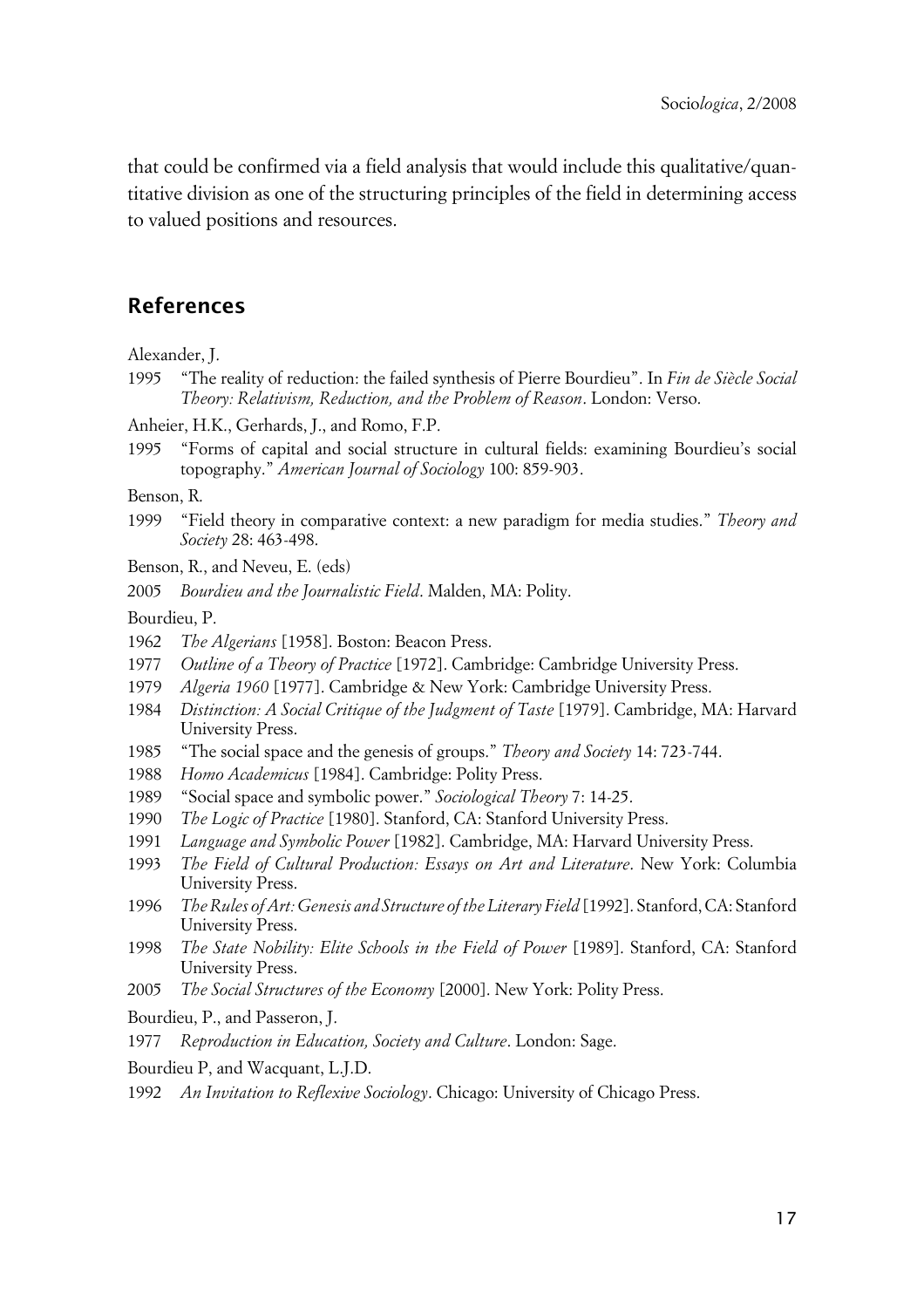#### Couldry, N.

- 2003 "Media meta-capital: extending the range of Bourdieu's field theory." *Theory and Society* 32: 653-677.
- Coulageon, P., and Lemel, Y.
- 2007 "Is 'distinction' really outdated? Questioning the meaning of the omnivorization of musical taste in contemporary France." *Poetics*. 35: 93-111.
- DiMaggio, P.
- 1987 "Classification in Art." *American Sociological Review* 47: 182-204.
- Emirbayer M., and Johnson V.
- 2008 "Bourdieu and Organizational Analysis." *Theory & Society* 37: 1-44.
- Erickson, B.H.
- 1996 "Class, culture and connections". *American Journal of Sociology*. 102(1): 217-251.
- Frickel, S., and Gross N.
- 2005 "A general theory of scientific/intellectual movements." *American Sociological Review* 70: 204-232.
- Garcia-Alverez, E., Katz-Gerro, T., and Lopez-Sintas, J.
- 2007 "Deconstructing cultural omnivorousness 1982-2002: Heterology in Americans' musical preferences." *Social Forces* 86: 417-443.
- Gartman, D.
- 1991 "Culture as Class Symbolization or Mass Reification? A Critique of Bourdieus' Distinction." *American Sociological Review* 97: 421-447.
- Griswold, W.
- 1998 "Review of *The Rules of Art: Genesis and Structure of the Literary Field* by Pierre Bourdieu." *American Journal of Sociology* 104: 972-975.
- Gulbenkian Commission on the Restructuring of the Social Sciences
- 1996 O*pen the Social Sciences*. Stanford, CA: Stanford University Press.
- Johnston, J., and Baumann, S.
- 2007 "Democracy versus distinction: A study of omnivorousness in gourmet food writing." *American Journal of Sociology* 113: 165-204.

Katz-Gerro, T.

2002 "Highbrow cultural consumption and class distinction in Italy, Israel, West Germany, Sweden, and the United States." *Social Forces* 81.

#### Lakatos, I.

1978 *The Methodology of Scientific Research Programs*. New York: Cambridge University Press.

Lamont, M.

1994 *Money, Morals and Manners: The Culture of the French and the American Upper-Middle Classes*. Chicago: University of Chicago Press.

Lane, J.F.

2000 *Pierre Bourdieu: A Critical Introduction*. London: Pluto Press.

Lareau, A.

2003 *Unequal Childhoods: Class, Race and Family Life*. Berkeley: University of California Press.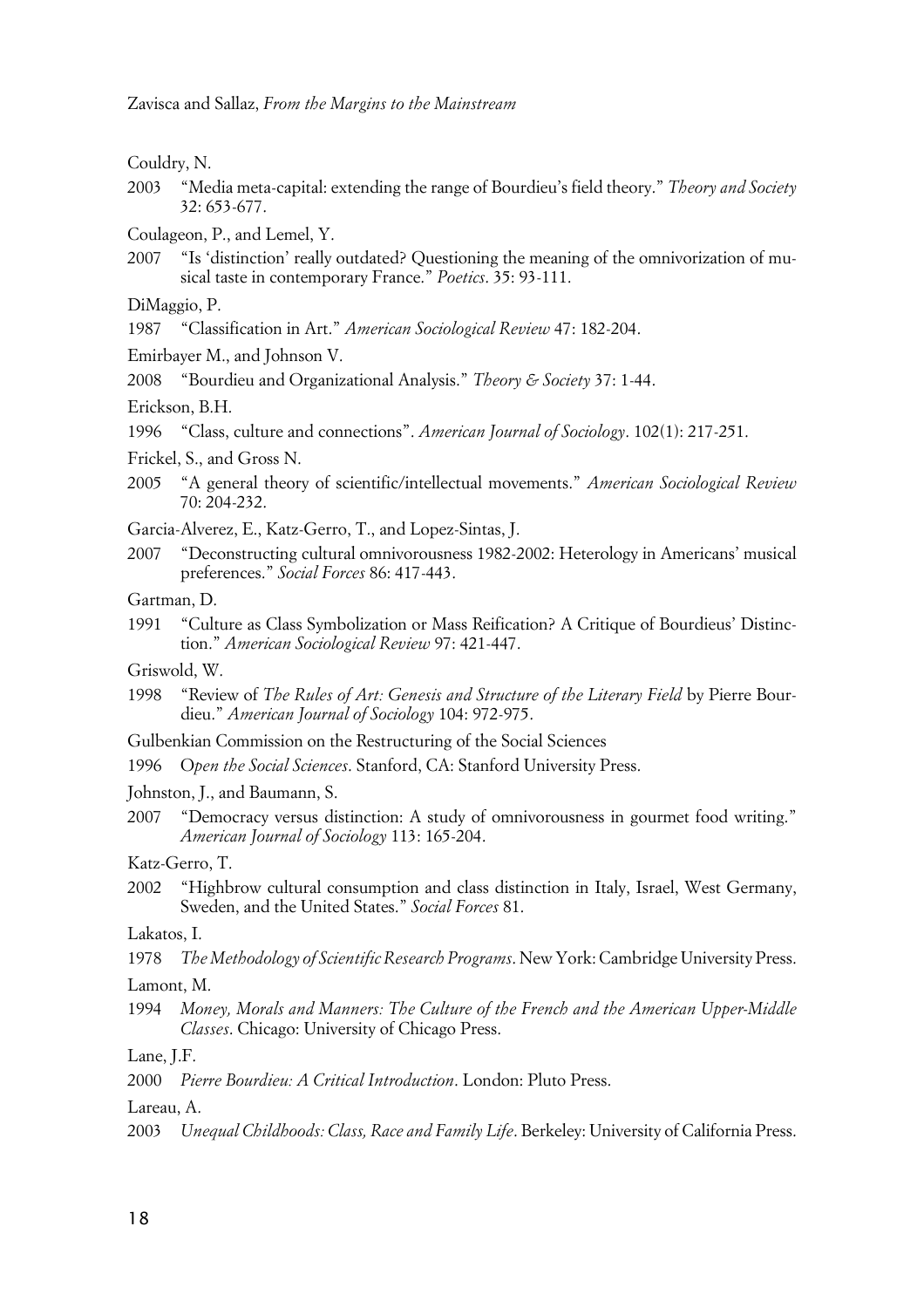Lareau, A., and Weininger, E.B.

2003 "Cultural capital in educational research: a critical assessment." *Theory and Society* 32: 567-606.

Lizardo, O.

- 2007 "How cultural tastes shape personal networks." *American Sociological Review* 71: 778- 807.
- 2008 "Cultural consumption in the fine and popular arts realms." *Sociology Compass* 2: 485- 502.

Loveman, M.

2005 "The modern state and the primitive accumulation of symbolic power." *American Journal of Sociology* 110: 1651-1683.

Martin, J.L.

2003 "What is field theory?" *American Journal of Sociology* 109: 1-49.

Peterson, R.

- 1992 "Understanding audience segmentation: from elite and mass to omnivore and univore." *Poetics* 21: 243-258.
- Peterson, R.A., and Kern, R.M.
- 1996 "Changing highbrow taste: from snob to omnivore." *American Sociological Review* 61: 900-907.

Ron, J.

2000 "Savage restraint: Israel, Palestine and the dialectics of legal repression." *Social Problems* 47: 445-472.

Ross, D.

1991 *The Origins of American Social Science*. New York: Cambridge University Press.

Sallaz, J.J.

2006 "The making of the global gambling industry: an application and extension of field theory." *Theory and Society* 35: 265-297.

Sallaz, J.J., and Zavisca, J.R.

Simeoni, D.

2000 "Anglicizing Bourdieu". Pp. 65-87 in *Pierre Bourdieu: Fieldwork in Culture*, edited by N. Brown and I. Szeman. New York: Rowman & Littlefield Publishers.

Sintas, J.L., and Alvarez, E.G.

2002 "Omnivores show up again: The segmentation of cultural consumers in spanish social space." *European Sociological Review* 18: 353-368.

Steinmetz, G.

2008 "The Colonial State as a Social Field." *American Sociological Review* 73: 589-612.

Swartz, D.

1997 *Culture and Power: The Sociology of Pierre Bourdieu*. Chicago: University of Chicago Press.

Van Eijck, K.

2001 "Social differentiation in musical taste patterns." *Social Forces* 79: 1163-1185.

<sup>2007</sup> "Bourdieu in American Sociology, 1980-2004." *Annual Review of Sociology* 33: 21-41.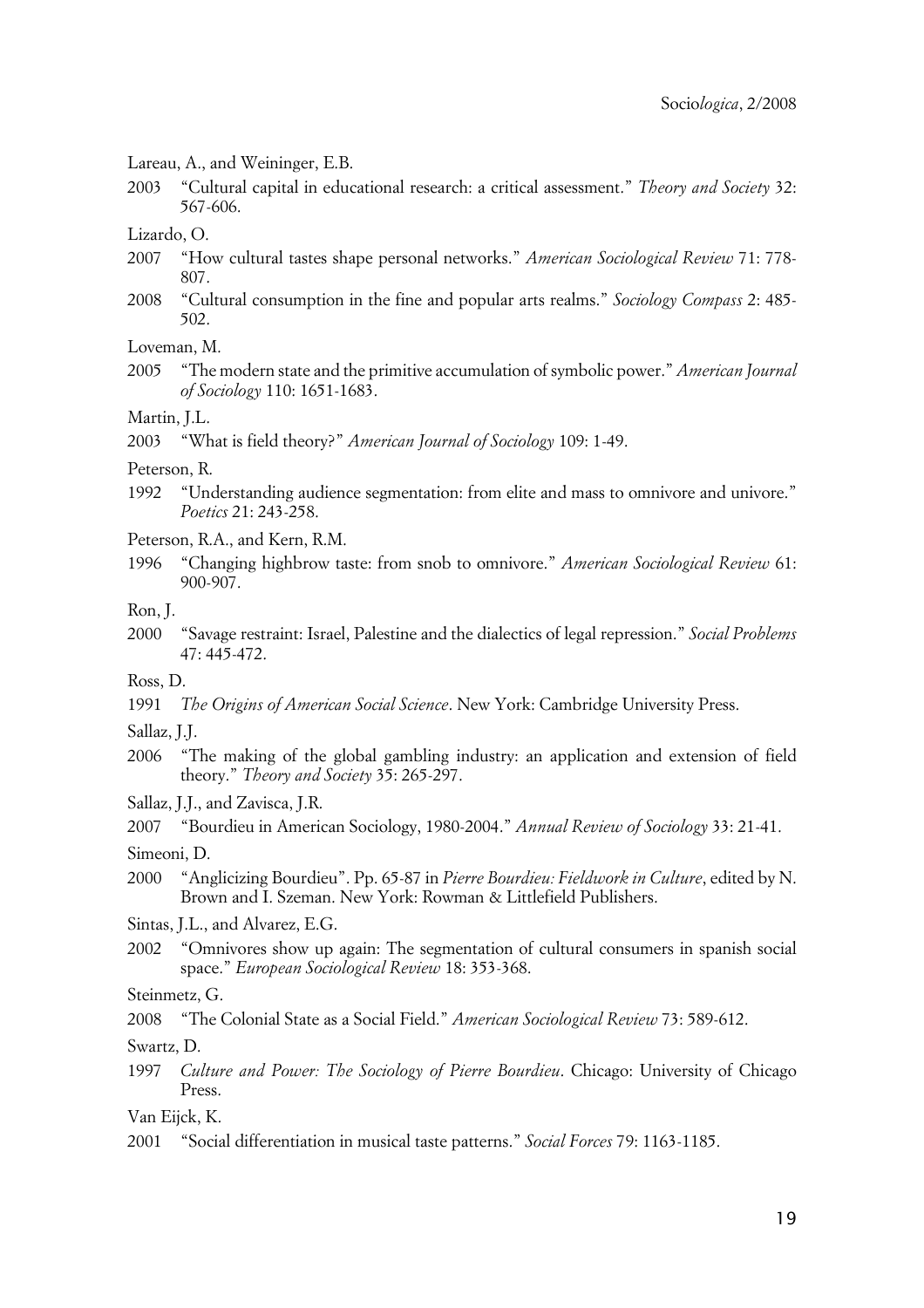Zavisca and Sallaz, *From the Margins to the Mainstream*

Vaughan, D.

2008 "Bourdieu and organizations: The empirical challenge." *Theory and Society* 37: 65-81.

Wacquant, L.J.D.

- 1993 "Bourdieu in America: Notes on the transatlantic importation of social theory". Pp. 263-275 in *Bourdieu: Critical Perspectives*, edited by C. Calhoun, E. LiPuma, and M. Postone. Chicago: University of Chicago Press, 263-275.
- 2002 "The sociological life of Pierre Bourdieu." *International Sociology* 17: 549-556.

Warde, A., Wright, D., and Gayo-Cal, M.

2007 "Understanding cultural omnivorousness: Or, the myth of the cultural omnivore." *Cultural Sociology* 1: 143-164.

Zavisca, J.

2005 "The status of cultural omnivorism: A case study of reading in Russia." *Social Forces* 84: 1233-1255.